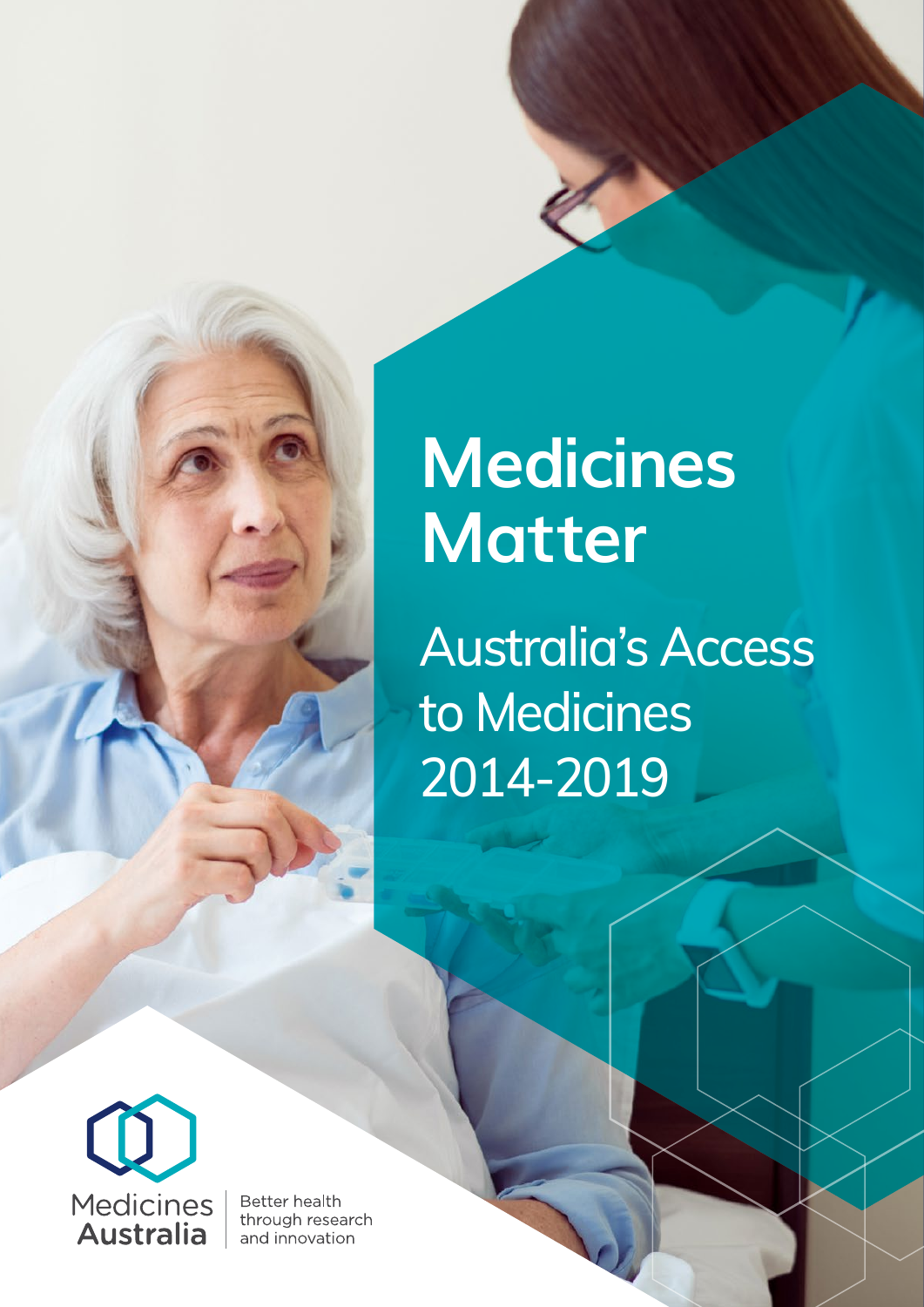## **Contents**

| Introduction and Purpose of Report [110] Materian Material Material 3 |    |
|-----------------------------------------------------------------------|----|
|                                                                       | 5  |
|                                                                       |    |
| Summary of Steps for Medicines Approval <b>Community</b> 19           |    |
|                                                                       | 11 |
| Cost Recovery Fees <b>Entitled Strategie Cost Recovery</b> Fees       | 27 |
|                                                                       | 28 |

### **Medicines Australia** 17 Denison Street, Deakin ACT 2600 Phone: (02) 6147 6500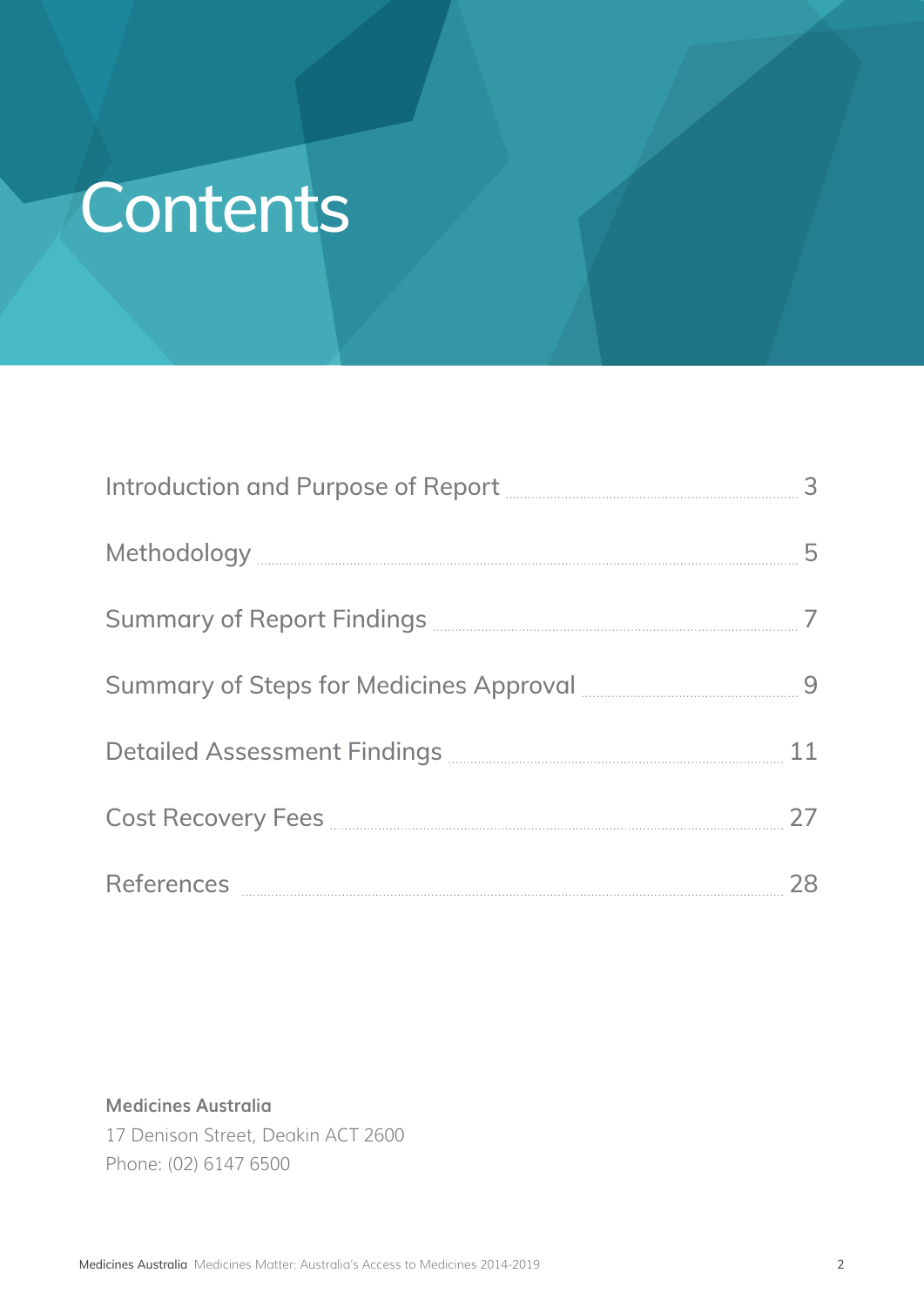## Introduction and Purpose of Report

**Australia's healthcare system is considered one of the best in the world, providing Australians with quality, safe, and affordable healthcare.1 A strong and reliable health system is one of the main reasons that Australians have longer, healthy life expectancies.**

Access to new and innovative medicines and vaccines is a fundamental pillar of this system. Research has shown that pharmaceutical innovation is directly responsible for the decline in premature mortality in Australia, as well as being responsible for the reduction in the number of days Australians receive care in hospital.<sup>2</sup>

Not only does the development and use of new medicines make an important improvement to the health of Australians, it also significantly contributes to the nation's wealth and productivity. New medicines contribute to individual and national wealth by increasing the healthy life expectancy of Australians, increasing workforce participation and productivity and keeping patients contributing to the community and out of the hospital system. This has never been more important than with COVID-19. Preventing hospitalisation in order to free-up health services to manage emergency needs has been essential to avoid acutely overwhelming the system.

In addition to ensuring the supply of important medicines to keep Australians out of hospital, the pharmaceutical industry is supporting a strong recovery from the pandemic through the development of new diagnostics, treatments and vaccines.

The Pharmaceutical Benefits Scheme (PBS) is the cornerstone Australian Government program that helps Australian patients affordably access life-saving medicines when they need them. The PBS provides reliable and affordable access to medicines through Government subsidisation. It helps protect the most vulnerable people in our society, helps those with chronic conditions and helps people contribute to society, participate in the community and retain their livelihoods.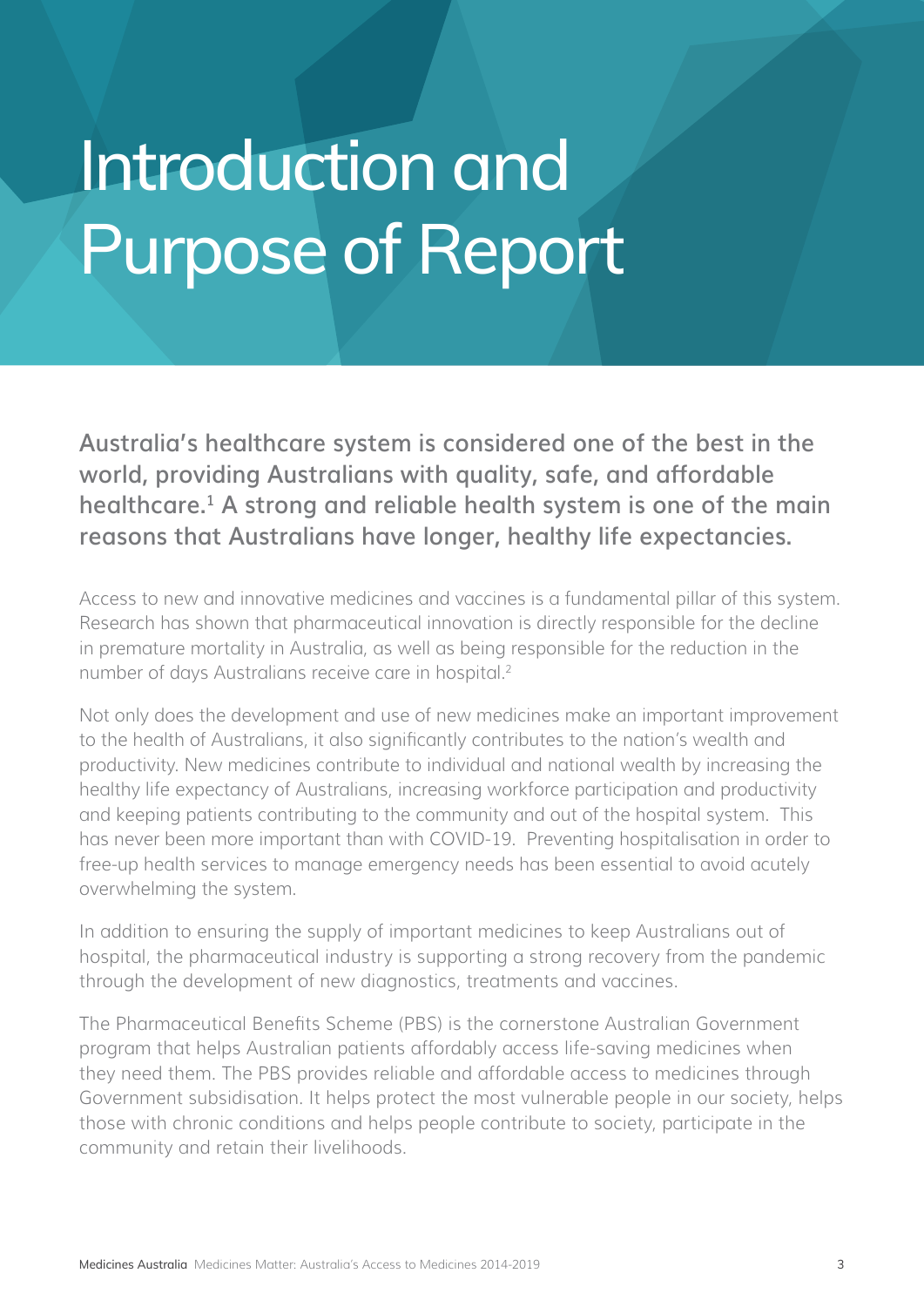Trends show that older Australians are increasingly becoming the majority users of PBS medicines, as the proportion of those aged over 65 years now account for over half of the PBS by expenditure.3 This age group accounts for over two-thirds of all growth in PBS expenditure even though they only make up around 16 per cent of the population.<sup>4</sup> This shows the increasing trends of chronic diseases in older age groups, such as cardiovascular disease, diabetes, hypertension and other diseases that impact on healthy living.

The PBS safety net protects the most vulnerable by providing a threshold for patients and families who require an extensive number of prescriptions. Once a patient hits the threshold, they qualify to receive the medicines that they need at a lower (or no) cost, helping those who need access to medicines the most.

This Medicines Matter Insights report aims to provide a snapshot of Australia's access to innovative medicines over the years 2014-2019. As we outline below, there is news worth celebrating from the perspective of patients, industry and Government – process reforms in TGA and PBAC have seen improvements in registration and reimbursement times for new medicines and international work sharing between regulatory authorities has also helped.

However, when we examine the Australian experience against many of our OECD peers, there remain areas where we could do better – again there is responsibility on all stakeholders including industry, TGA and PBAC. While the treatments are becoming increasingly complex, especially in oncology including personalised or precision medicines and the rise in cell and gene therapy, the gains they provide to patients are substantial. Timely delivery must remain the focus.

### **Disruption and Transformation with COVID-19**

The timing of vaccine and treatment availability is now an urgent focus to contain COVID-19 and support the economic recovery. Increasing efficiencies and timeliness of the developmental and review processes to assess the arriving vaccines and treatments is being witnessed around the globe. This disruption of health technology assessments will hopefully not only bring COVID-19 solutions to the world as quickly as possible, but also establish improved efficiencies into the review system and speed up timely access of medicines and solutions more widely for the community.

Medicines Australia wants this report to be a resource for the ongoing discussion between all stakeholders on necessary improvements to ensure patient access to new medicines and treatments can be world leading.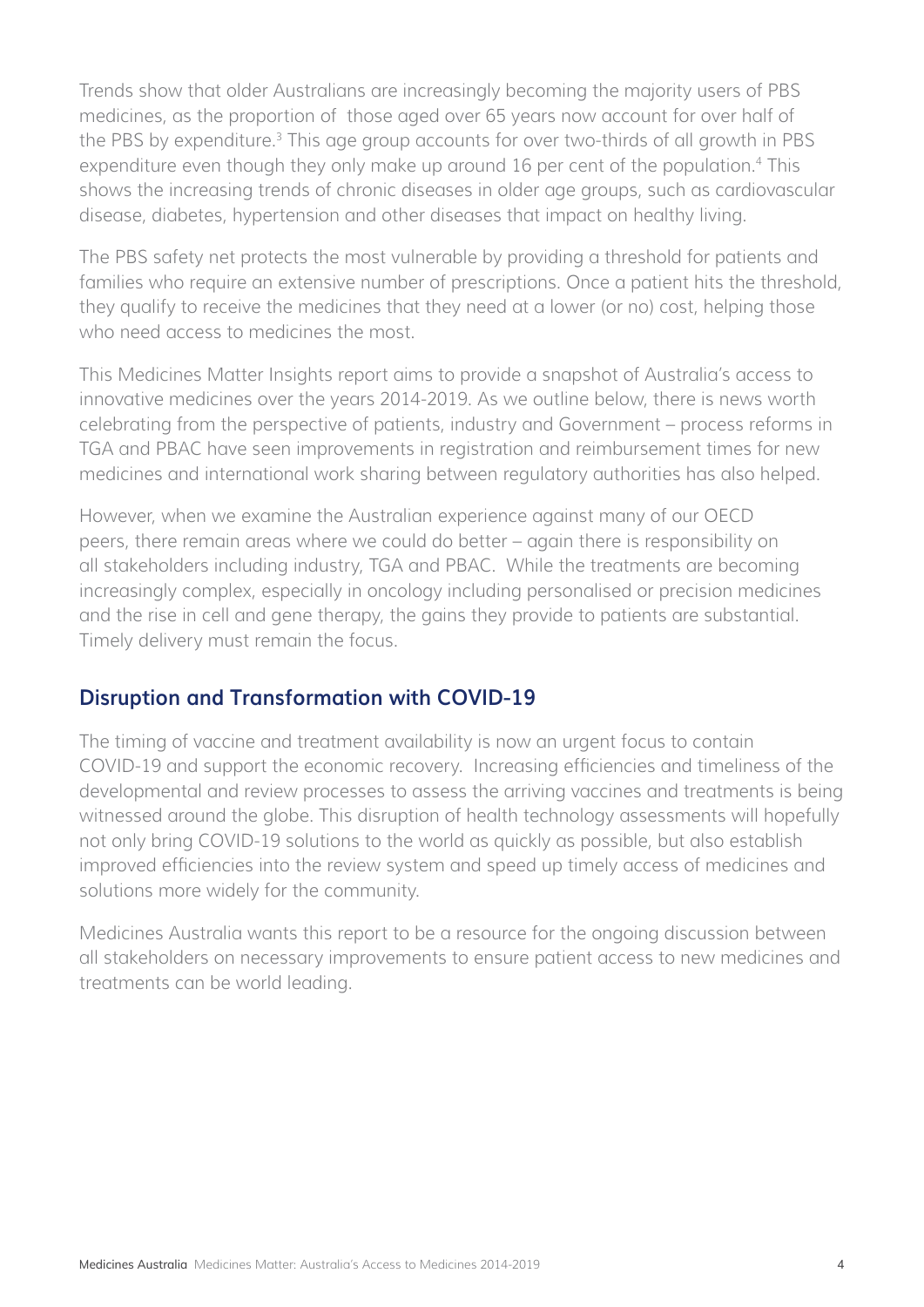## **Methodology**

**Medicines Australia worked with IQVIA to develop a methodology that could standardise the timelines for medicines registration (market authorisation) and reimbursement across a variety of healthcare systems compared to Australia.**

### **Outlining the registration and reimbursement process in Australia**

The registration and reimbursement process requirements, and estimated timeframes for each step are sourced from the Australian Department of Health, Pharmaceutical Benefits Scheme, and Therapeutic Goods Administration websites.



### **International work-sharing**

The international work sharing information is sourced from the U.S. Food and Drug Administration, the Australian Department of Health, the Australia-Canada-Singapore-Switzerland Consortium, and the Therapeutic Goods Administration. Additional information is sourced from a presentation by the Department of Health on assessment pathways for new disease treatments.



### **International systems**

The comparisons of international systems are sourced from the IQVIA Pharma Pricing and Reimbursement Guide 2018.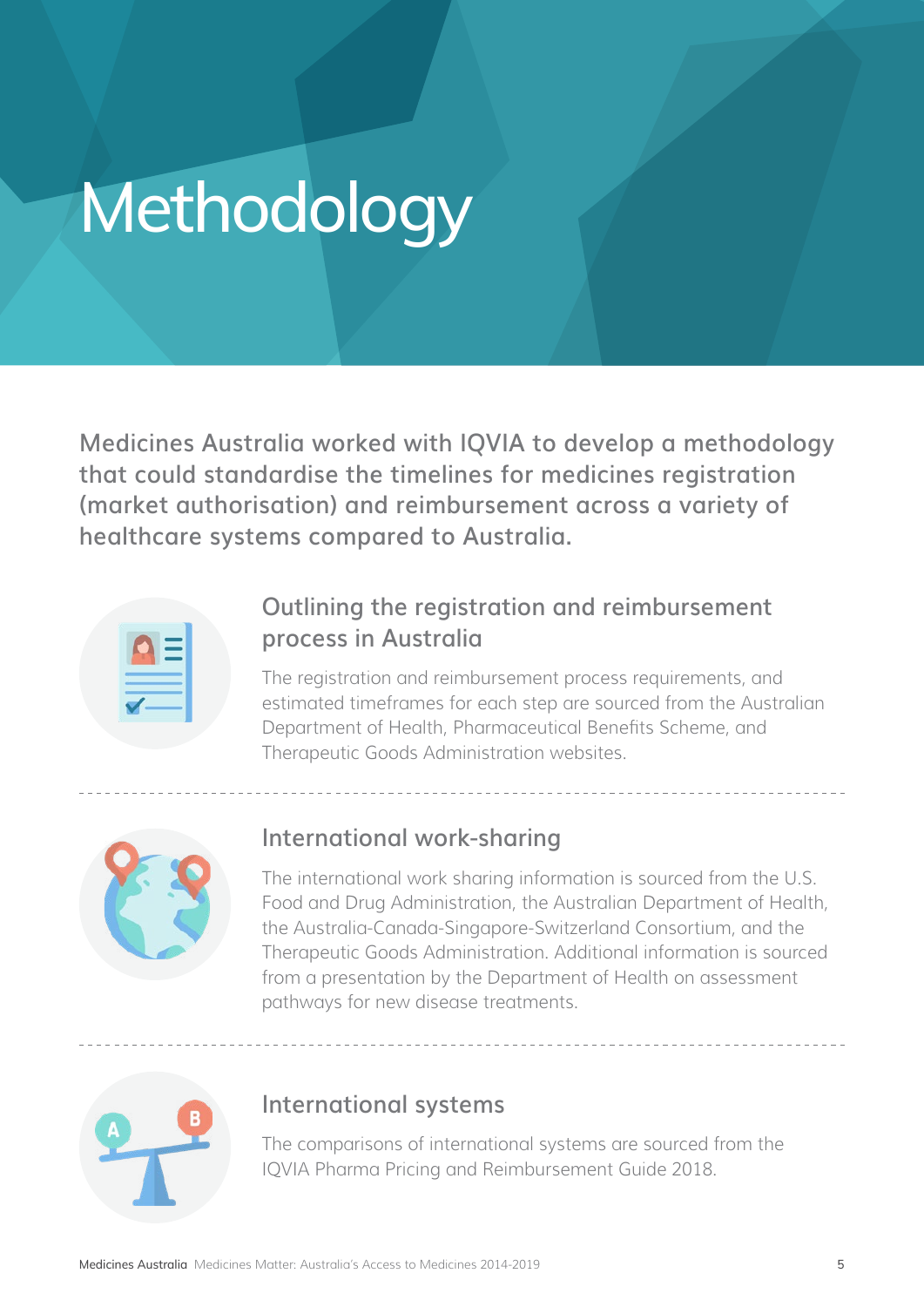### **Assessing the timelines for comparison – IQVIA analysis**

### **Steps**

- 1. Examine 20 similar OECD countries included in previous analyses<sup>5</sup> for their comparability of pharmaceutical spending.
- 2. Develop a comprehensive list of new molecular entities (NMEs) per country based on registration and launch information.
- 3. Collect reimbursement information for 20 OECD countries.
- 4. Measure timeframes from registration to reimbursement.

### **Marketing approval data collection**

- Identify a list of products reviewed and approved for marketing by national body.
- **Definition:** the registration date considered in this report is the first date of where national marketing authorisation was achieved for **its very first indication.**

### **Launch date confirmation**

- Validate launch date to remove products launched previously in the country under a different product name.
- **Definition:** launch date is the date of first recorded commercial sales of any pack in the target country.

### **New Molecular entity/ new combination**

- The earliest marketing approval date is considered regardless of indication or formulation.
- Combination were included only if the combination was registered between calendar year (CY) 2014-2019 AND at **least one** of the molecules was launched between CY 2014-2019.
- The analysis was conducted using information up to Dec 2019, because it is the most updated information available across the 20 countries in scope at the time of analysis (March 2020).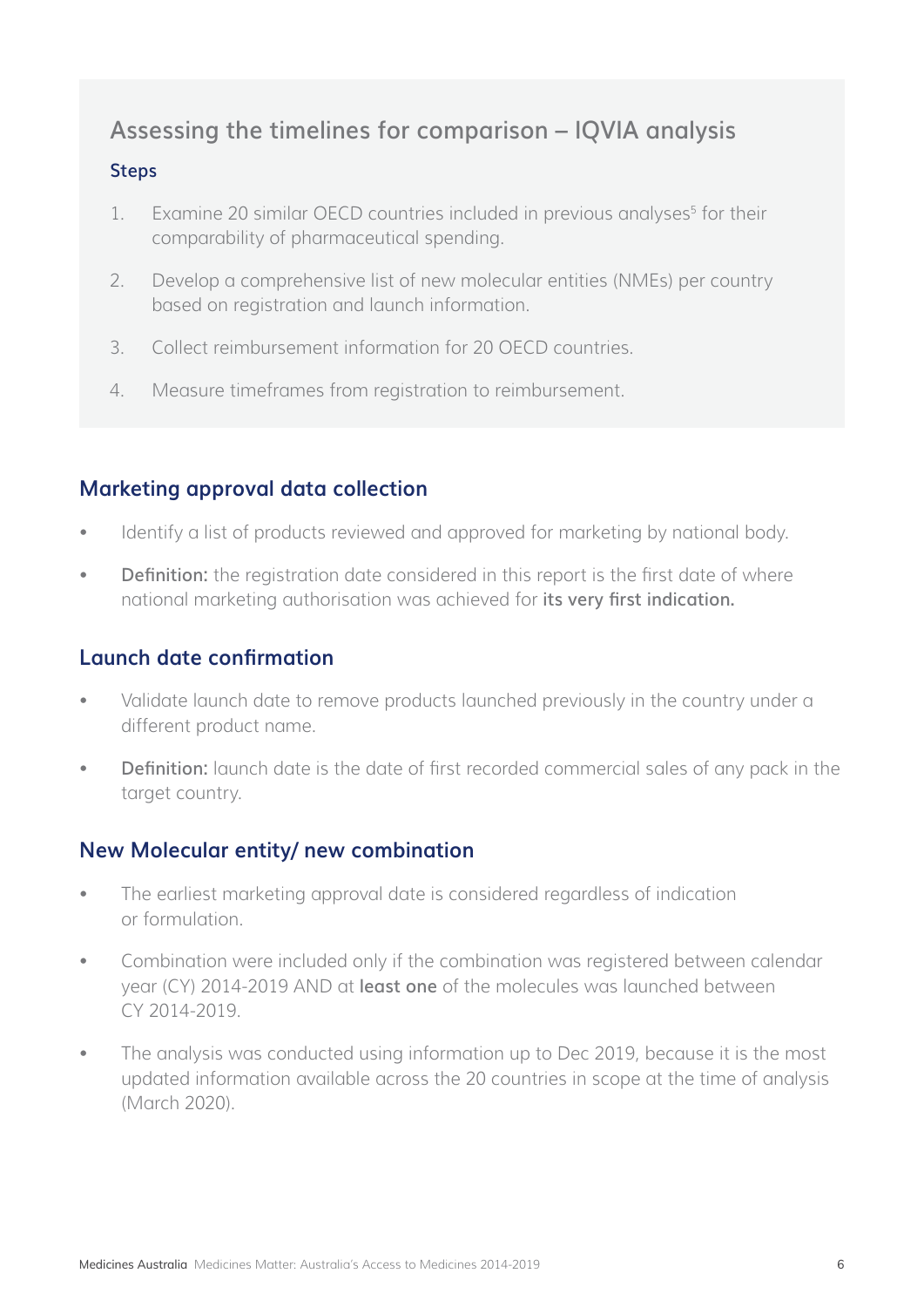# Summary of Report Findings

### **Priority Registration Pathways have seen improvements in the TGA registration times**

- The implementation of both the TGA priority review and provisional registration pathway in Australia have helped reduce the evaluation and approval time for the TGA thereby speeding up the timeline for the registration of innovative medicines.<sup>6</sup>
- During 2018 and 2019 six medicines went through the Priority Review Pathway, and on average they were processed 182 days, or just over 6 months, quicker than medicines on the standard review pathway.
- Of the six medicines which have been approved for this pathway, none have yet been listed on the PBS. Reasons include PBAC rejections, PBAC deferrals and negotiations between the Department and the sponsor.

### **International collaboration**

International collaborations and work sharing processes (Project Orbis and ACSS) have significantly improved registration timeframes and outcomes.

### **Timeframes from registration to reimbursement are getting shorter, but there is room for further improvement relative to similar OECD markets**

- Close to two out of three (or 60 per cent) new medicines achieve PBS reimbursement in Australia within 12 months from submission to the PBAC.
- Australia's average time-to-reimbursement on the PBS has shortened by 10 days from previous analyses.7
- Of the OECD countries assessed, on average, more than 60 per cent of medicines are reimbursed within 6 months, in comparison to Australia's 22 per cent.
- In 3 top OECD countries, they achieve reimbursement of 60 per cent within 3 months.
- Many new medicines are complex oncology products, which have some of the longest listing times, in this assessment ranging from 125 to 1144 days, for a range of reasons.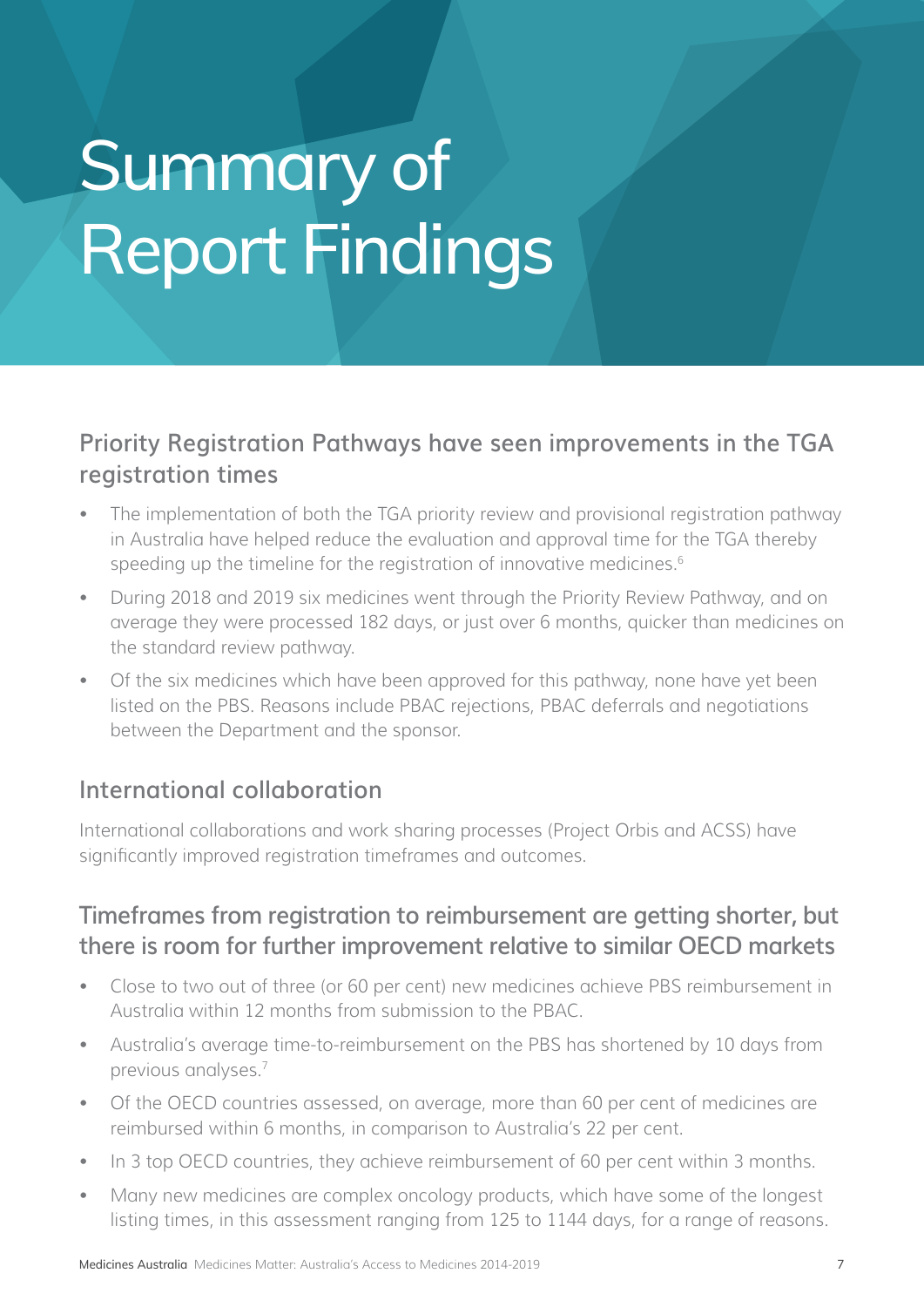### **Access to medicines requires further focus and improvement**

- Of the 96 New Molecular Entities (NME) that are registered but not reimbursed in Australia (as of the end of December 2019) a third have been launched privately and the remaining two thirds still require reimbursement outcomes.
- There are 33 medicines that are currently not on the PBS that have been reimbursed in at least one other comparable OECD country.

Medicines Australia is working actively with the Government to address these areas of concern.

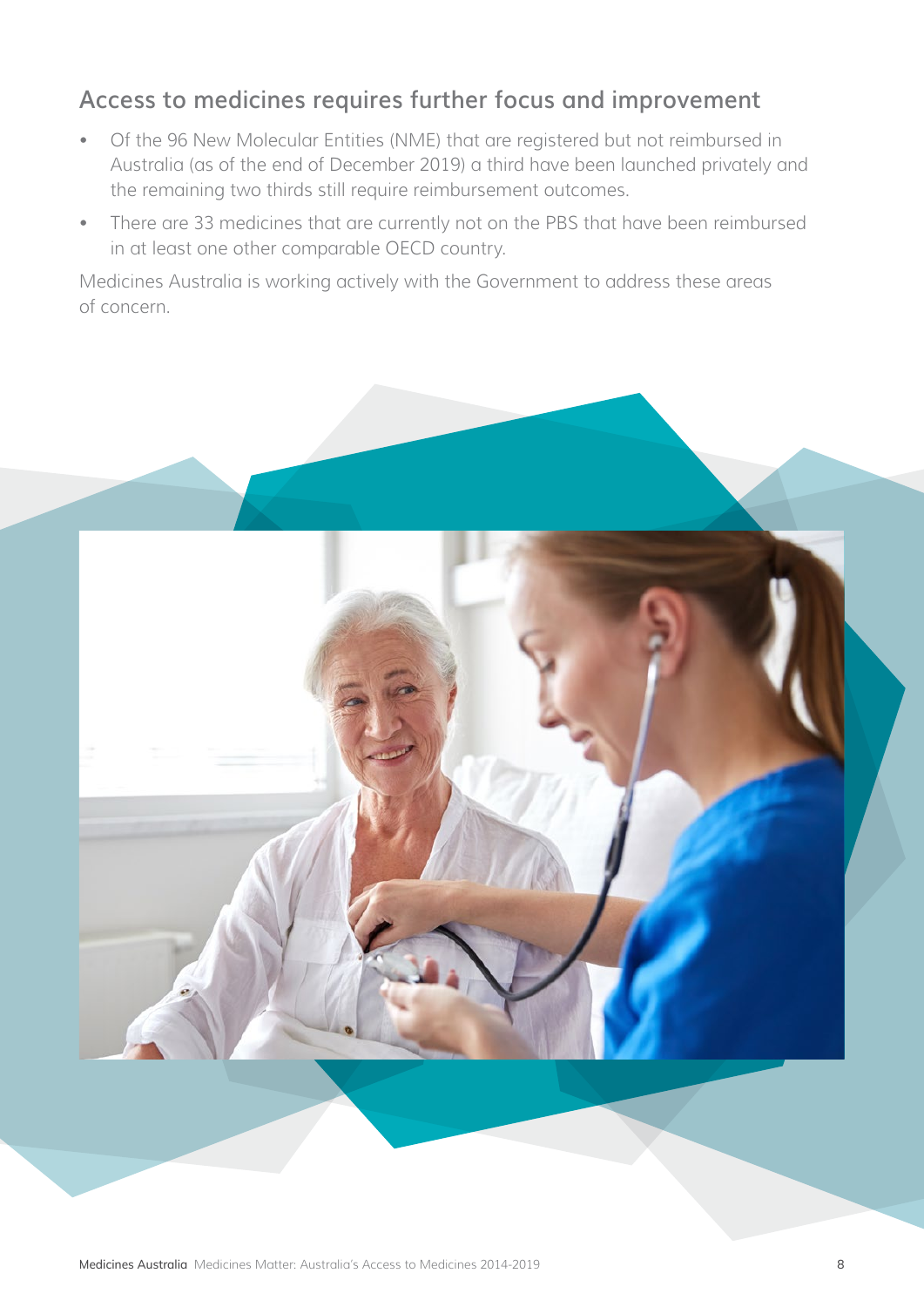# Summary of Steps For Medicines Approval In Australia

**Before a patient can affordably access a new medicine, it needs to be first approved for registration on the Australian Register of Therapeutic Goods (ARTG) which affirms the quality, safety and efficacy of a product.**

Following registration, a product must be recommended for PBS listing to achieve government subsidisation. This means a product must meet both the regulatory approval standards of the Therapeutic Goods Administration (TGA) and the Health Technology Assessment (HTA) requirements through the Pharmaceutical Benefits Advisory Committee (PBAC). The steps are:

### **Step 1: TGA Registration. Before registration:**

The legal requirement for the marketing of therapeutic goods in Australia are defined in the *Therapeutic Goods Act 1989*, administered by the TGA.8

- TGA conduct a pre-market evaluation of quality, safety and efficacy within a statutory timeframe (255 working days).
- The TGA determine the clinical claim (how much benefit) and the population (who benefits).

**Expected timeframe:** *Planned evaluation time by the TGA is 10.5 months but can be expedited (priority review) or extended, by agreement.*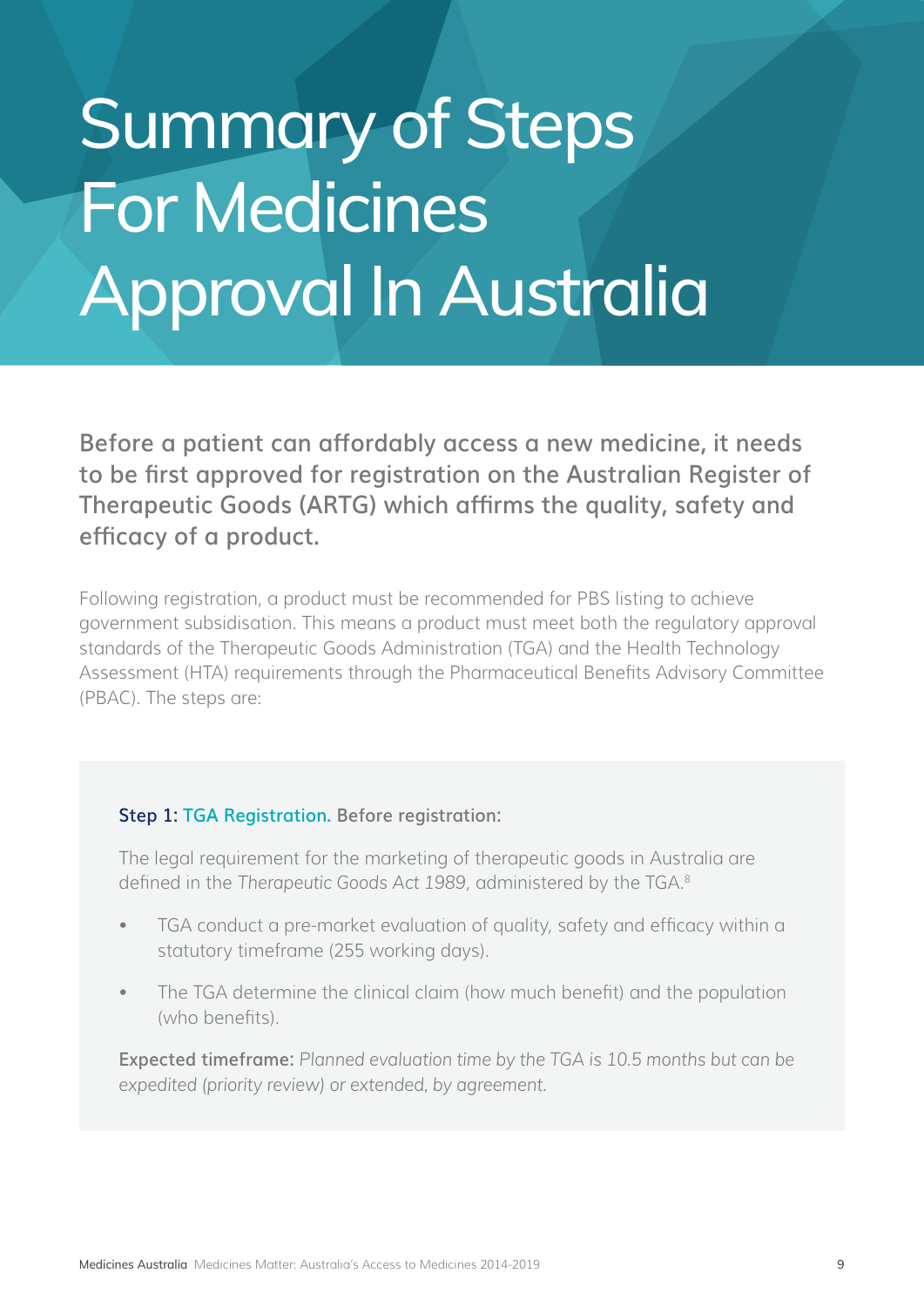### **Step 2: PBAC Recommendation. A medicine is recommended for subsidy on the PBS if:**

- It is assessed by the PBAC to have comparable safety and clinical effectiveness as existing treatments for the same condition.
- If the benefits of the treatment are assessed by the PBAC to justify the cost (value for money).

**Expected timeframe:** *The PBAC process starts 21 weeks before the meeting with an application of intent to apply. A sponsor of a new medicine can put forward a submission to the PBAC at one of three PBAC meetings which occur each year (every*  17 weeks). The time from submission of a major application to full publication of *summary documents of PBAC decision making is 33-35 weeks.*

### **Step 3: PBS Listing. After PBAC recommendation the Government will list the new medicine on the PBS for subsidy if:**

- The government and the medicine sponsor can agree on an acceptable price for the medicine to be listed.
- The Department can find the equivalent amount in cost offsets (Policy changed in 2020 to remove offset requirement).

**Expected timeframe:** *The average time from PBAC minutes with a positive recommendation to PBS listing was 105 days (or approximately 3.5 months) in 2019.*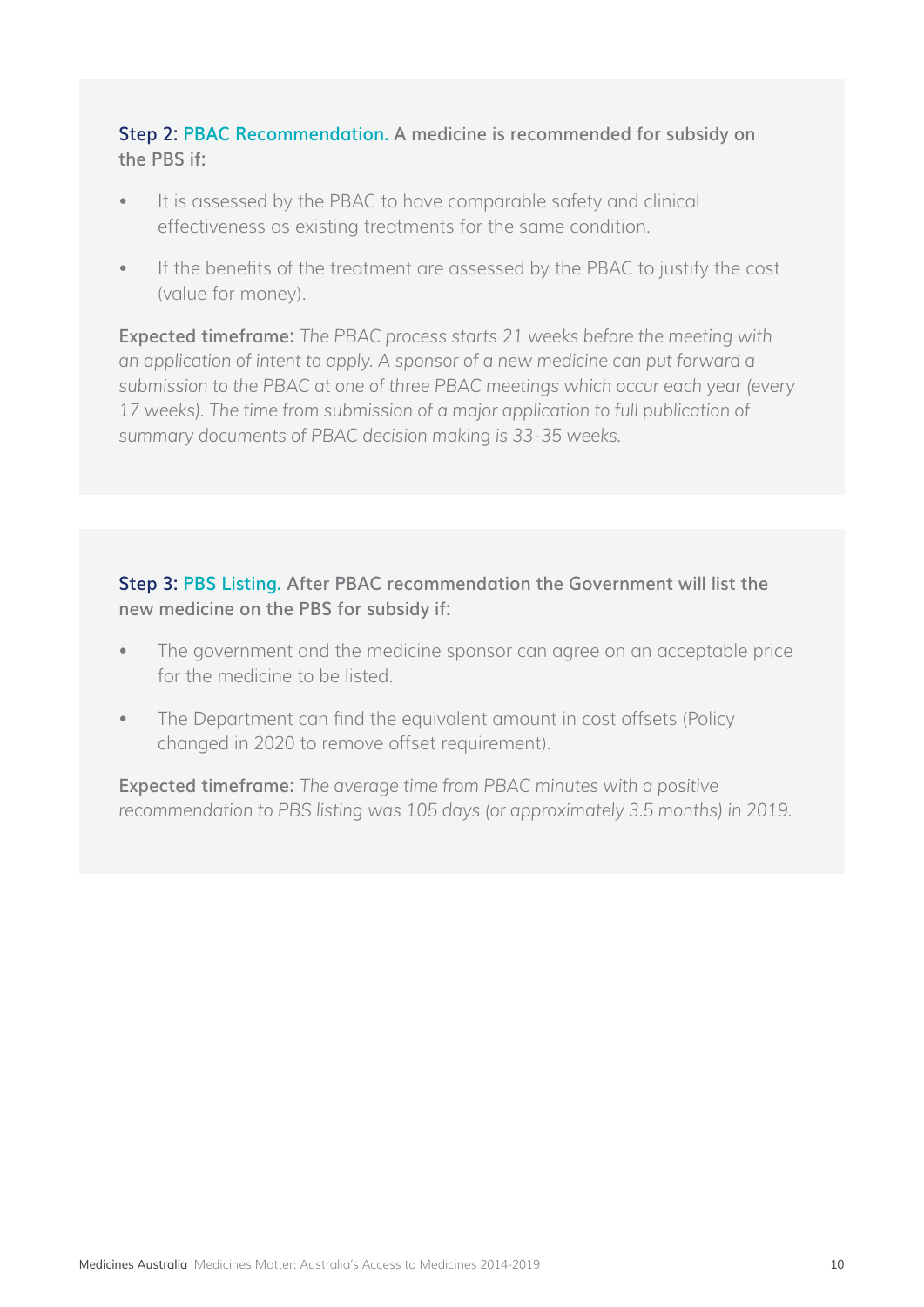# Detailed Assessment Findings

| ŕ |
|---|

### **Priority Review Pathway**

In July 2017 the TGA implemented the priority review pathway for the registration of novel prescription medicines for Australian patients. This was in direct response to the Review of Medicines and Medical Devices Regulation recommendations.



### **Objective**

The objective of the pathway was to provide a formal mechanism with a faster assessment for vital and life-saving prescription medicines, which also aligned with overseas regulatory bodies (FDA, EMA)9 that offer these pathways. This includes a target timeframe of **150 working days** to process applications, which is **three months shorter** than the standard registration process.



### **Eligibility**

Before lodging a registration application, sponsors must apply for a priority determination, and have the application approved. A new medicine is eligible for the priority review pathway if:

- It is a new prescription medicine or new indication for an existing medicine.
- It will treat, prevent, or diagnose a life threatening or seriously debilitating condition.
- There is no alternative treatment on the ARTG, or if other options are available, must have substantial evidence to demonstrate that the new drug presents a significant improvement to the currently available options.
- There is substantial evidence demonstrating a major therapeutic advance.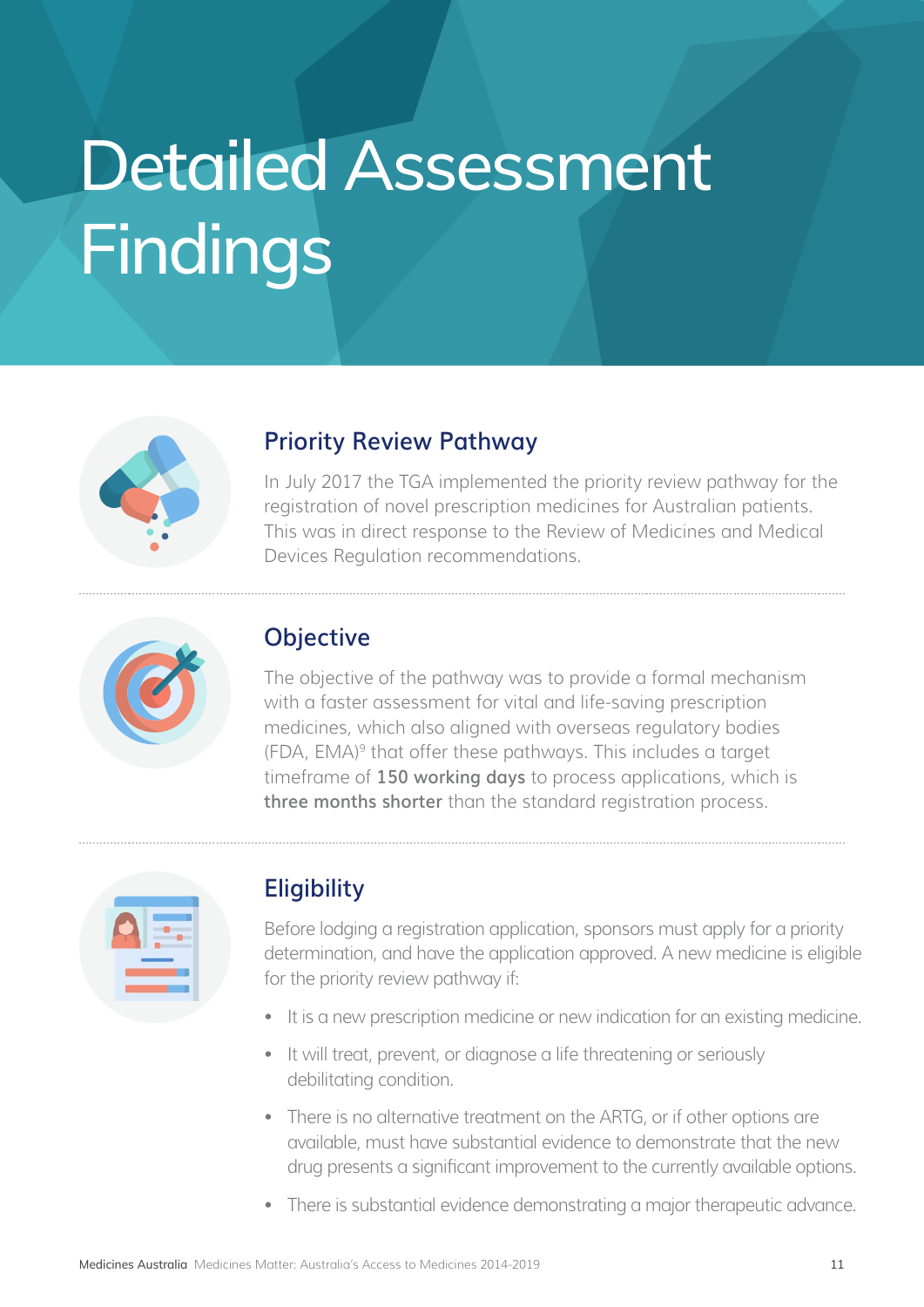**Figure 1. The average time it takes to review, and ARTG to list priority medicines is almost half the time of standard reviews.**



As seen in Figure 1, the average time it takes from TGA evaluation initiation to ARTG listing has been much faster than the Standard Pathway.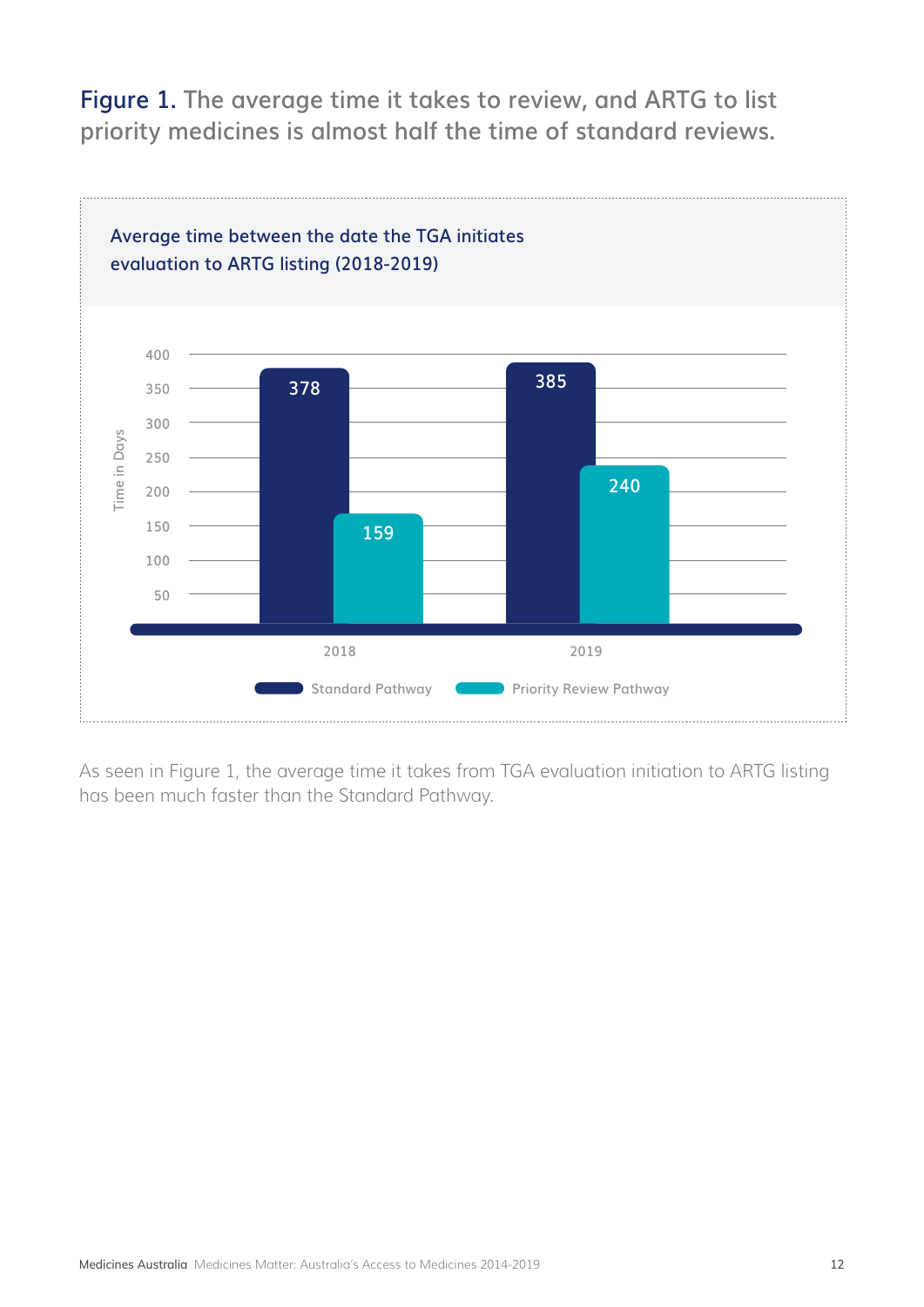### Six medicines have been approved for the Priority Review pathway in 2018-2019

**Table 1. The six medicines that have been approved for the Priority Review Pathway.**

| <b>Product</b>  | <b>Molecule</b>         | <b>Market</b><br>authorisation date | <b>Days from TGA</b><br>evaluation to<br>registration | <b>Reimbursed?</b> Status |                                                  |
|-----------------|-------------------------|-------------------------------------|-------------------------------------------------------|---------------------------|--------------------------------------------------|
| Hemlibra        | <b>EMICIZUMAB</b>       | 23 February 2018                    | 154 days                                              | <b>No</b>                 | Negotiations ongoing<br>between Dept and sponsor |
| Erlyand         | APALUTAMIDE             | 5 July 2018                         | 120 days                                              | No.                       | Rejected July 2019,<br>considered Nov 2020       |
| <b>Brineura</b> | <b>CERLIPONASE ALFA</b> | 28 August 2018                      | 204 days                                              | No                        | Rejected July 2018                               |
| Takhzyro        | LANADELUMAB             | 30 January 2019                     | 250 days                                              | No.                       | Rejected July 2019,<br>deferred July 2020        |
| Oxervate        | <b>CENEGERMIN</b>       | 1 October 2019                      | 281 days                                              | No                        | No record of PBAC<br>submission                  |
| Polivy          | POLATUZUMAB             | 21 October 2019                     | 189 days                                              | <b>No</b>                 | Rejected Nov 2019                                |

Looking at Table 1, although the medicines that go through this pathway find quick registration on the ARTG, it does not ensure a quick transition to PBS reimbursed listing for Australian patients. Over 2018 and 2019 six medicines were designated for this pathway but all are still waiting PBS listing to give Australian patients affordable access to these treatments, even though they were medicines that were classified as vital, life-saving and meeting a demand. There will be various reasons for these delays, but they highlight the real opportunities for further improvements in our system today.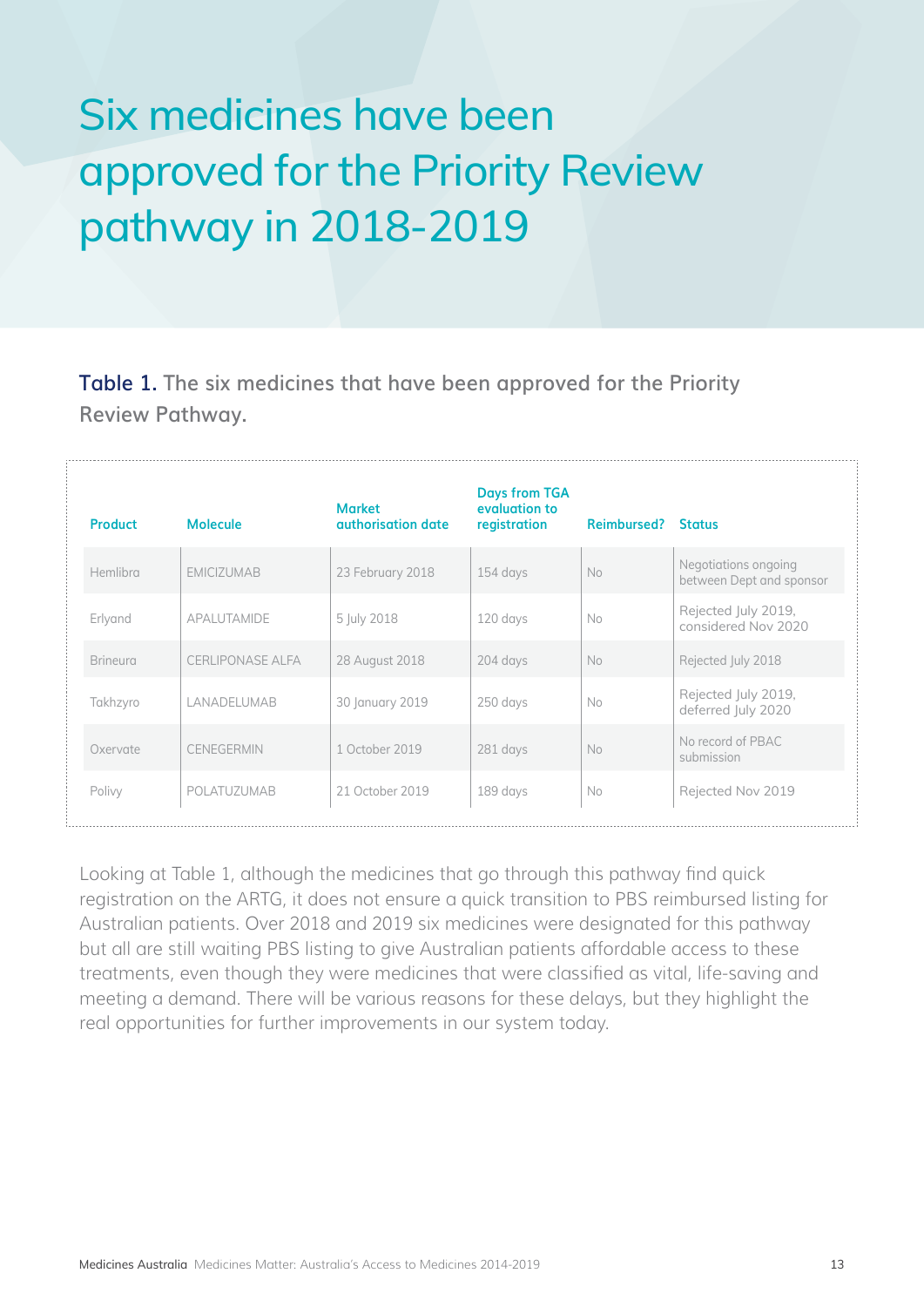### **Parallel Processing**

Medicine and vaccines submissions can be made under the parallel processing arrangement, which enables registration and reimbursement evaluation for major submissions to take place in parallel.<sup>10</sup>

Submissions made under this arrangement must satisfy set criteria, such as being a major submission and must not be a medicine considered a biosimilar. The PBAC will generally not be able to make a positive recommendation if the TGA delegate has not provided a positive overview. Without this overview the submission is likely to be deferred.

A PBS listing cannot occur prior to the product being listed on the ARTG for the relevant indication. Any additional costs in processing the PBAC application because of misalignment of applications will be borne by the sponsor through cost recovery arrangements.

### **International Work Sharing**

### **Project Orbis**

Project Orbis is an initiative of the United States FDA Oncology Center of Excellence (OCE), and provides a framework where concurrent submission and review of oncology products can be shared between international partners.11 Collaboration across the U.S Food and Drug Administration, the Australian Therapeutic Goods Administration, and Health Canada may allow patients with cancer to receive earlier access to products in other countries where there can be delays to regulatory submissions.

### **Table 2.12 Medicines expedited through Project Orbis in Australia.**

| <b>Product</b> | <b>Molecule</b>          | Therapy area | Number of<br>working days<br>to approval | <b>Registration</b><br>year |
|----------------|--------------------------|--------------|------------------------------------------|-----------------------------|
| Lenvima        | LENVATINIB (as MESILATE) | Cancer       | 54                                       | 2019                        |
| Keytruda       | PEMBROLIZUMAB            | Cancer       | 54                                       | 2019                        |
| Calquence      | ACALABRUTINIB            | Cancer       | 73                                       | 2019                        |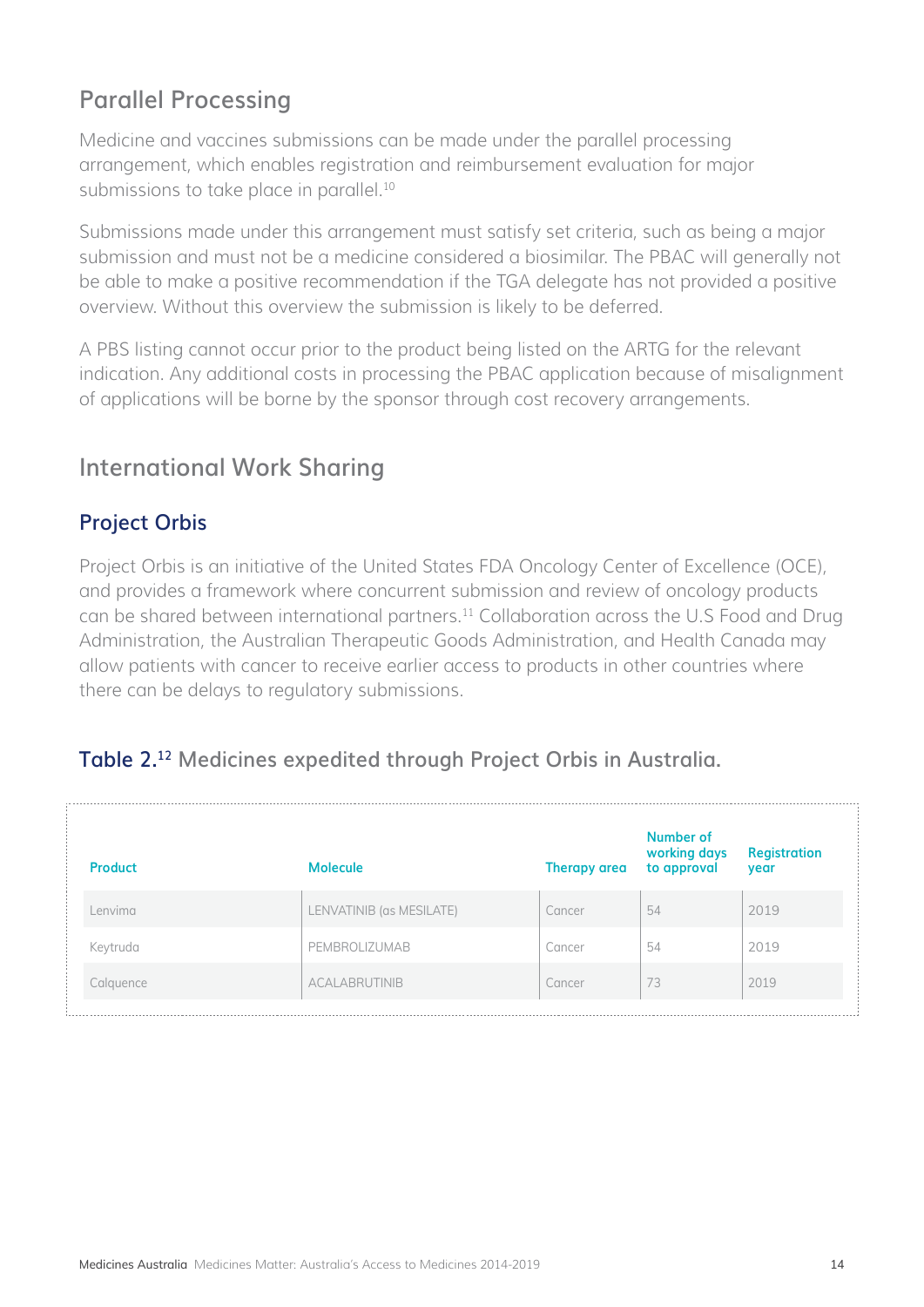### **Australia-Canada-Singapore-Switzerland Consortium (ACSS)**

The Australian TGA is part of the ACSS Consortium, which was formed in 2007 by like-minded regulatory authorities to promote regulatory collaboration.<sup>13</sup> The goal is to maximise the international cooperation and reduce duplication to ensure patients have timely access to therapeutic products.

### **Table 3. Medicines expedited through ACSS in Australia.**

| <b>Product</b> | <b>Molecule</b>                        | <b>Therapy area</b> | Number of<br>working days<br>to approval | <b>Registration</b><br>year |
|----------------|----------------------------------------|---------------------|------------------------------------------|-----------------------------|
| Verzenio       | <b>ABEMACICLIB</b>                     | Cancer              | 141                                      | 2019                        |
| Zejula         | NIRAPARIB (as TOSILATE<br>MONOHYDRATE) | Cancer              | 180                                      | 2019                        |
| Xofluza        | <b>BALOXAVIR MARBOXIL</b>              | Other               | 161                                      | 2020                        |
| Nubega         | <b>DAROLUTAMIDE</b>                    | Cancer              | 220                                      | 2020                        |

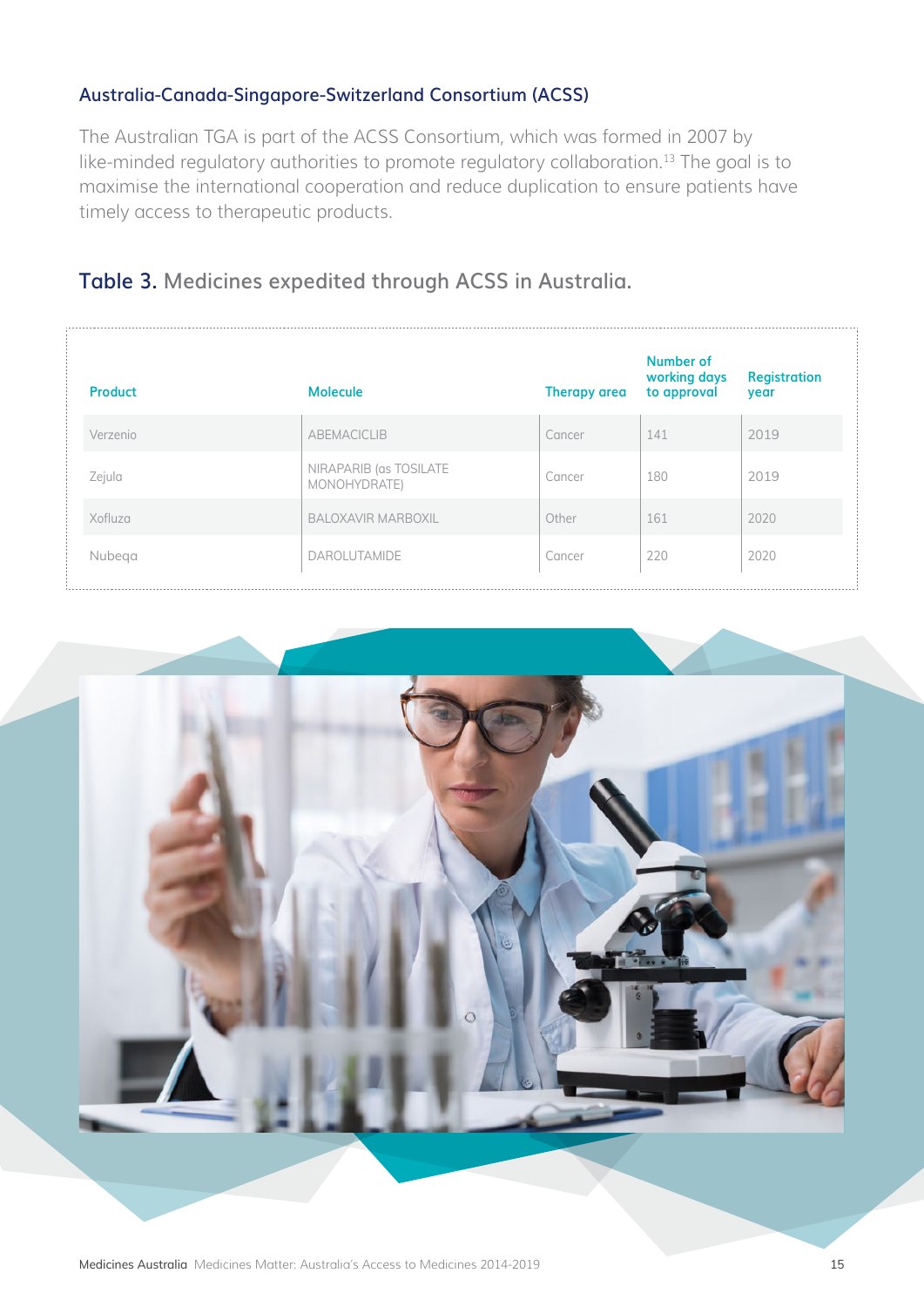### 60 per cent of new medicines achieved PBS listing within 12 months of registration (between 2014-2019)



**Figure 214: The time to listing from registration 2014 to 2019.**

### **The Process**

Before patients can affordably access a medicine: the medicine must be registered on the ARTG following evaluation of quality, safety and efficacy by the TGA; the medicine must receive a positive recommendation from the PBAC, and finally the sponsor must finalise a negotiation with the Department of Health to settle on the price and risk sharing arrangements before listing on the PBS and subsidisation by government for patient access. This process can vary depending on how easily it progresses through each step.

Figure 2 above shows the timeframes for new medicines registered between 2014 and 2019 to achieve listing on the PBS. Figure 2 shows that 60 per cent of these medicines achieved PBS listing within 12 months of registration, however, there were some variable results.<sup>15</sup>

The number achieving reimbursement in the 6-9-month timeframe is increasing according to this data and further improvements can be achieved through ongoing process refinements.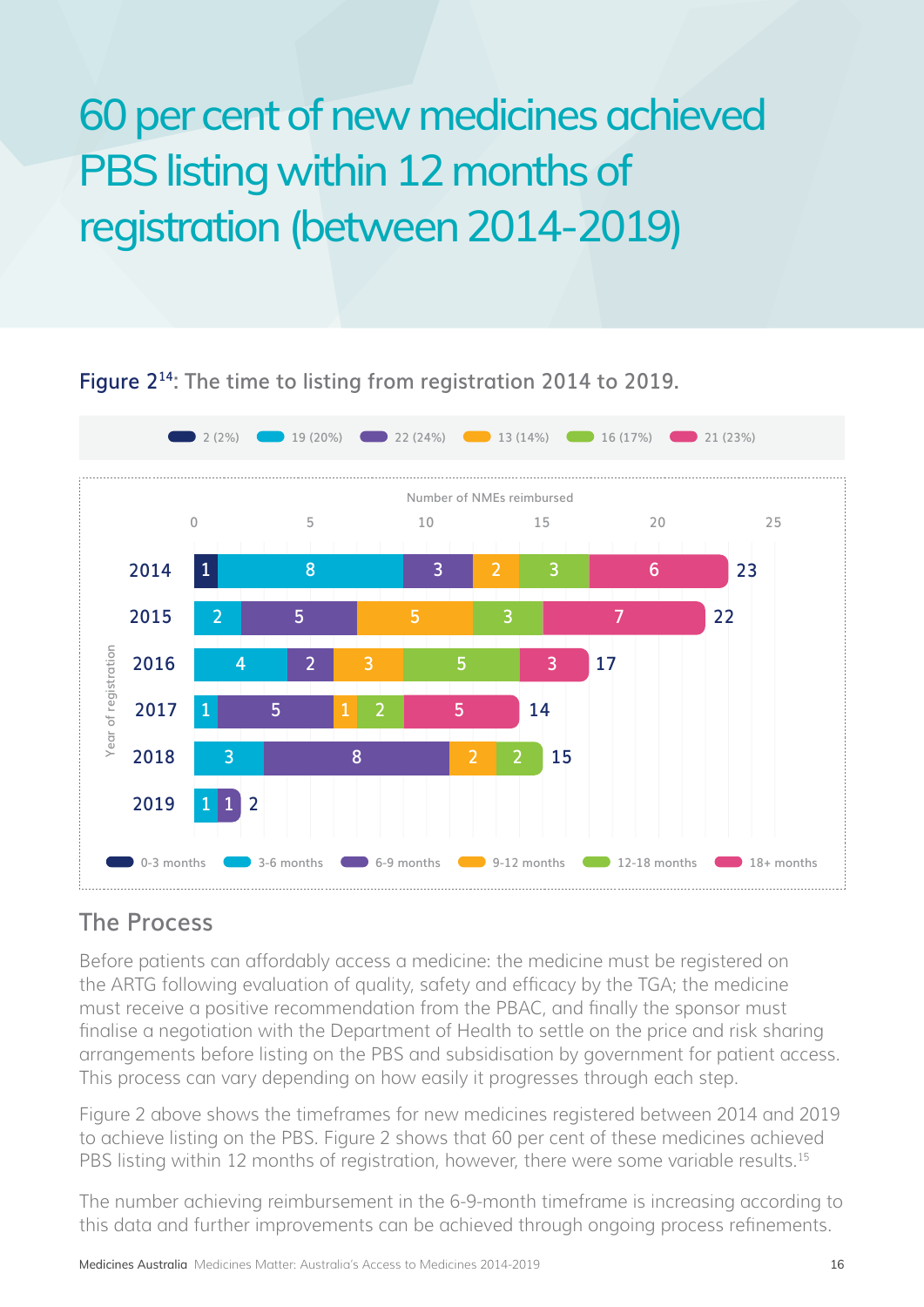### Of the OECD countries assessed, on average, more than 60 per cent of medicines are reimbursed within 6 months

**Figure 3: The time from Registration to listing in other OECD nations.**



Figure 3 above shows a comparison of Australia's reimbursement timeframe outlined in Figure 1, against other comparable OECD countries timeframes for the equivalent process to achieve similar government reimbursement after registration.

Across the OECD countries assessed, on average, more than 60 per cent of medicines are reimbursed within 6 months in comparison to Australia's 22 per cent.

As seen above, some countries achieve an aspirational reimbursement rate of 60 per cent within the first three months (accounting for differences in process).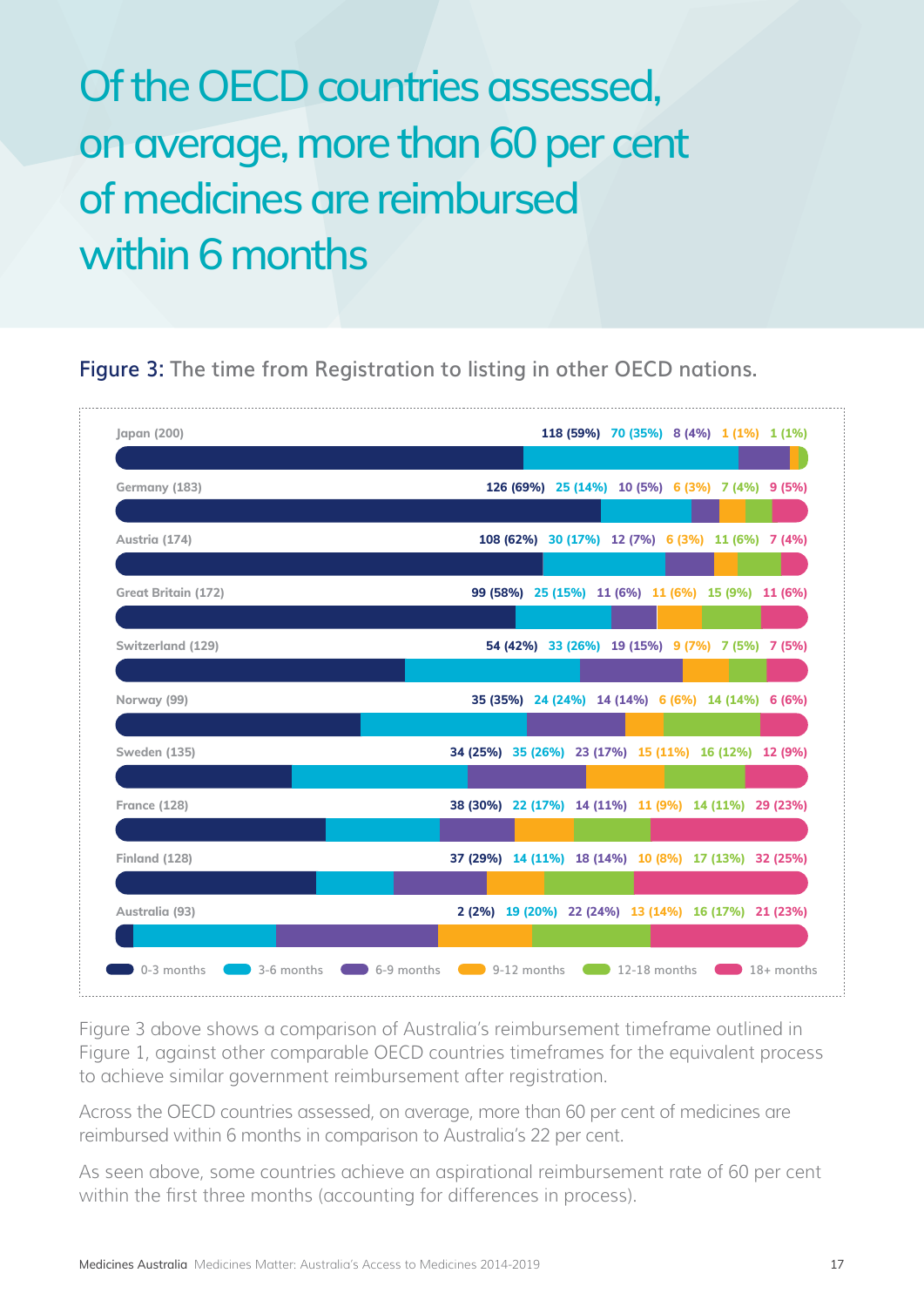### **It takes longer to achieve reimbursement in Australia than comparable OECD countries Japan 101 Germany 121 Austria 155 Great Britain 167 Switzerland 178 Norway 217 Sweden 246 OECD Average <b>351 351 Finland 362 Australia 391 France 322**

### **Figure 4. Average timeframes in other countries**

Figure 4 above shows the average number of days it took for a medicine to achieve public reimbursement from registration between 2014 and 2019. As seen in Table 1, Japan, Germany, Austria, Great Britain and Switzerland are all able to complete this process in under 200 days, compared to almost 400 days in Australia.

**0 Number of days 100 200 300 400 500**

**New Zealand 498**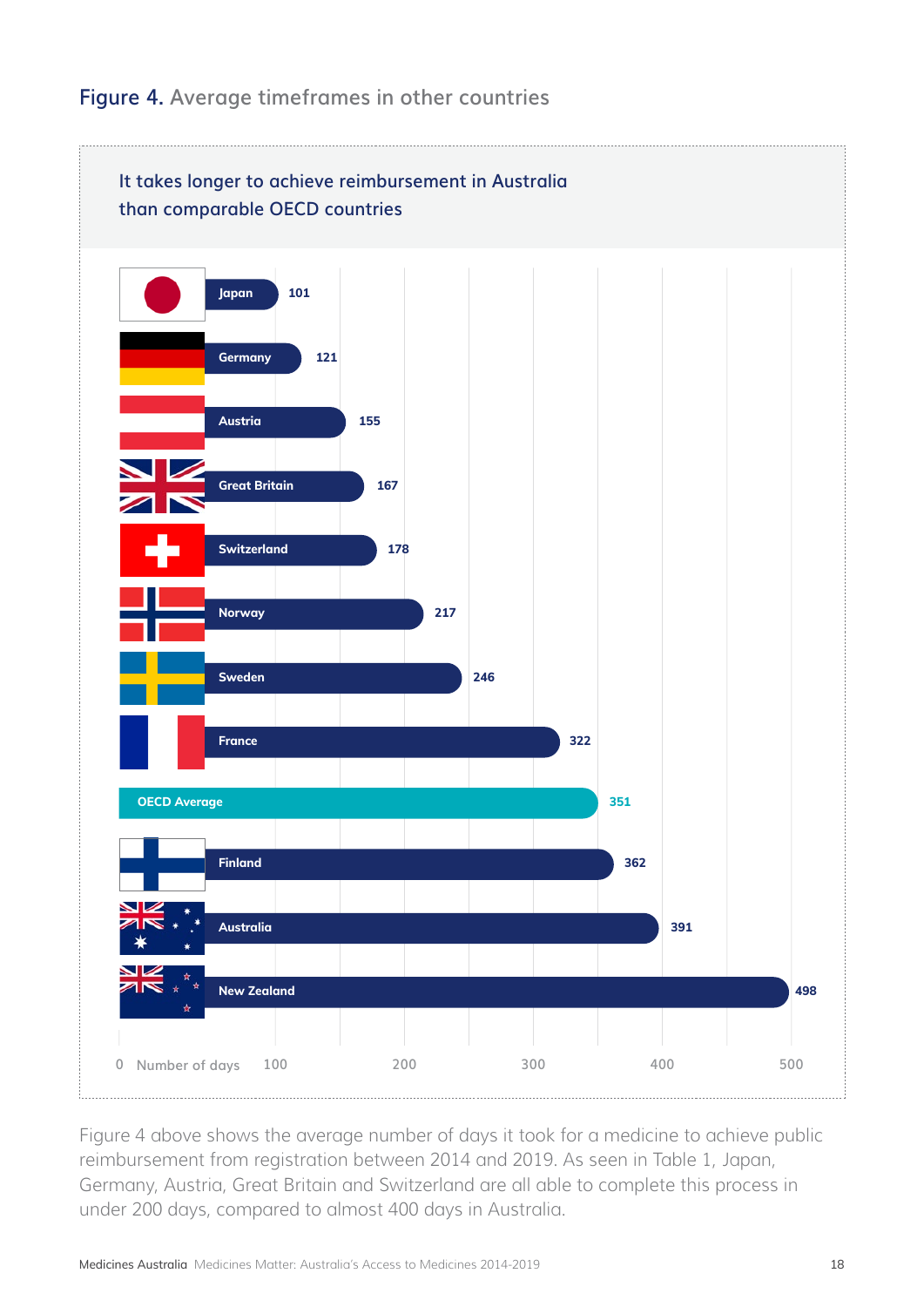### **Examples of how other countries have attempted to address access issues**

### **The Cancer Drug Fund in Great Britain has enabled faster access for cancer patients**<sup>16</sup>

New medicines are automatically reimbursed in the National Health Service (NHS) for all approved indications upon receiving marketing authorization from the EMA or the Medicines and Healthcare Products Regulatory Agency if it is considered cost effective. Medicines that have been deemed not cost effective are unlikely to be prioritized for funding.

In England, Northern Ireland and Wales (except Scotland), the National Institute for Health and Care Excellence's (NICE) recommendations are taken into consideration by funding bodies within those countries when deciding whether to fund the new medicine. NICE makes recommendations based on cost-effectiveness calculations using Quality Life Adjusted Years, and positive recommendations usually result in the medicine being funded.

The Cancer Drugs Fund (CDF) acts as a managed access pathway for new cancer medicines, and all new cancer medicines are referred to NICE for appraisal by the Department of Health and Social Care. A cancer medicine cannot be funded by CDF if is not recommended by NICE for routine NHS funding. The introduction of CDF has enabled patients to gain access to cancer medicines in the NHS at least 4 months earlier than was previously the case.

### **In Germany a new medicine is reimbursed at market entry**  and reviewed in the second year after launch<sup>17</sup>

In Germany, new prescription medicines are automatically reimbursed following registration, but non-prescription medicines (with some exceptions) and lifestyle medicines are excluded from reimbursement. There are no reimbursement categories; medicines are either reimbursed or not.

On market entry, a new medicine is reimbursed at its launch price for the first year, pending the completion of an early benefit assessment. In the second year of launch, depending on the outcome of the early benefit assessment, the reimbursement price is determined either by:

- 1. Compulsory rebate negotiations with the GKV-Spitzenverband (Federal Association of Health Insurance Funds) for medicines with an additional benefit versus a competitor.
- 2. A reference price system where medicines with no additional benefit are reimbursed at the reference price, and patients pay the excess if they opt for a more expensive medicine. The prices are periodically reviewed by the GKV-Spitzenverband.

The Gemeinsamer Bundesausschuss (Federal Joint Committee) can determine on an ad hoc basis to remove a medicine from reimbursement or restrict the medicine's reimbursed status so that the use of the medicine is deemed economically efficient.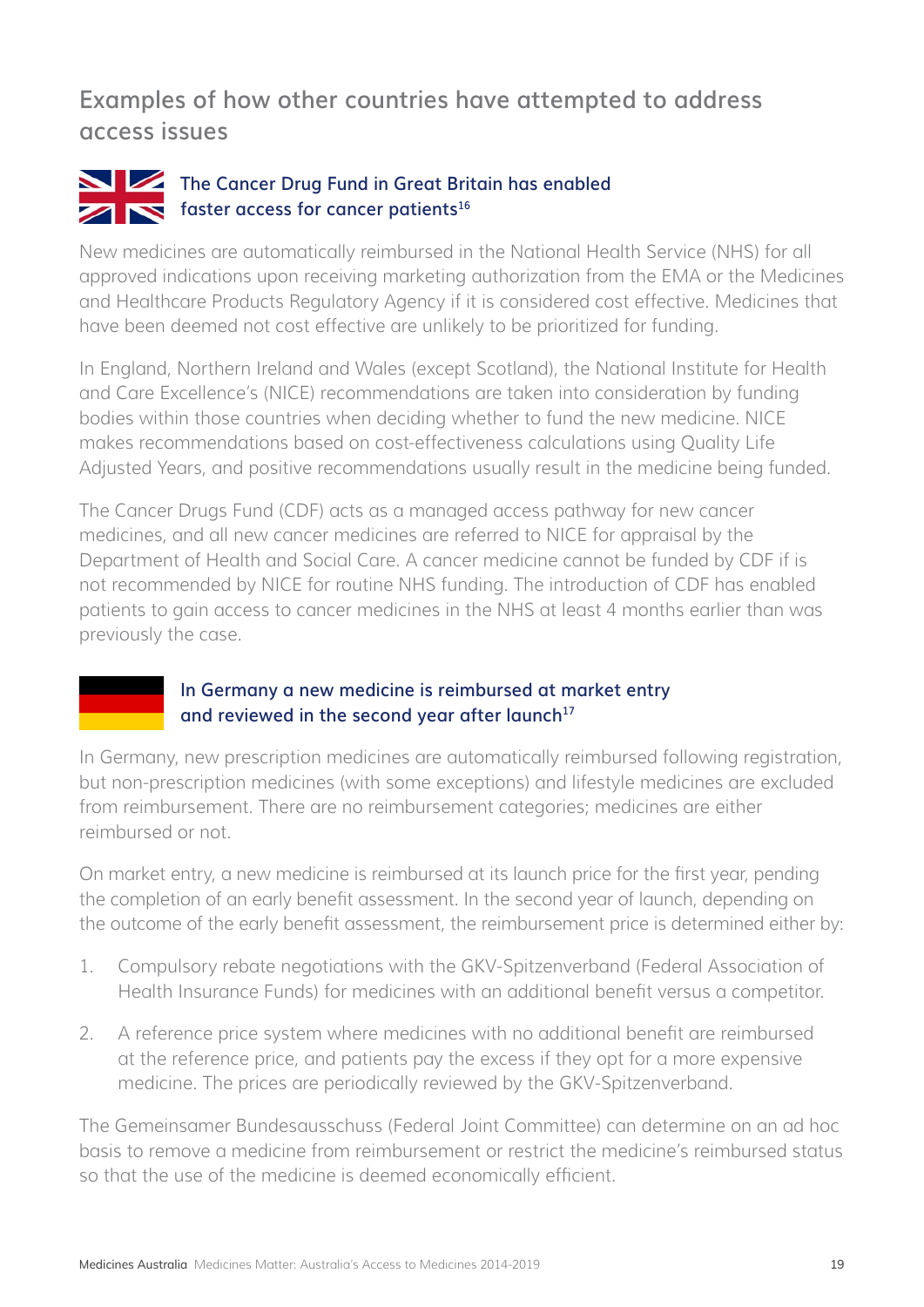

### **In Japan, the Drug Pricing Organisation must determine if a new drug should be listed within 60 days of market authorisation18**

For a new medicine to be eligible for reimbursement in Japan, it must:

- 1. Have marketing authorisation from Pharmaceutical and Medical Devices Agency (PMDA);
- 2. Be included in the National Health Insurance reimbursement price list; and
- 3. Not be specifically excluded from reimbursement (e.g. lifestyle products).

Medicines are reimbursed at the price listed on the National Health Insurance (NHI) reimbursement price list which applies equally to patients covered by the NHI, Employee Health Insurance (EHI) and Long-Life Medical Care System. Reimbursed drugs are subjected to price controls which included a price revision in 2018, resulting in an average 7.1 per cent price cut on all reimbursed medicines.

The speed of the reimbursement of Japan's system is a result of a timeframe requirement on the Drug Pricing Organisation. The Organisation must decide whether to include a new medicine on the NHI reimbursement price list within 60 days of marketing authorisation, or up to 90 days if the manufacturer appeals the proposed reimbursement price.

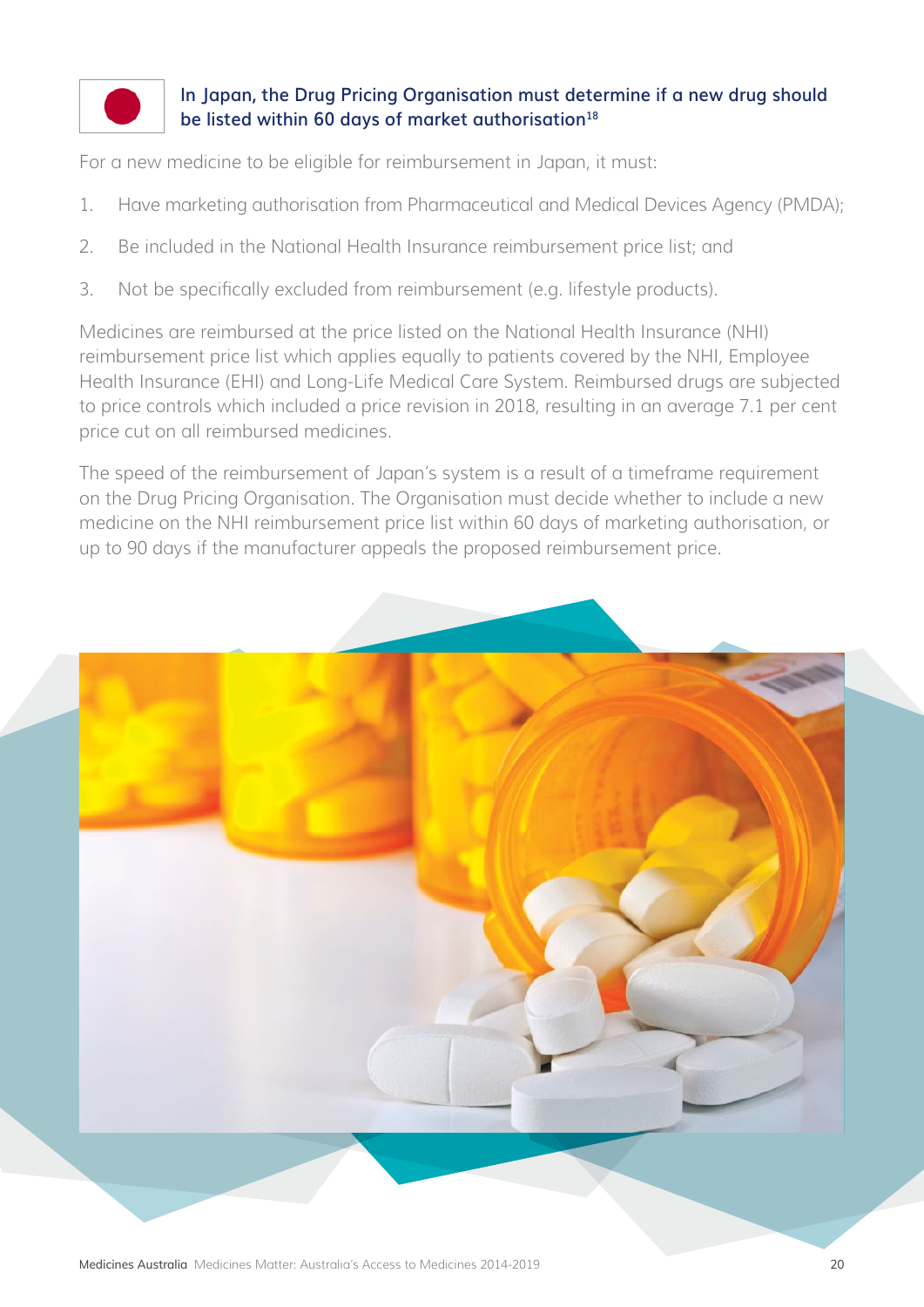### Many new medicines are oncology products, but these have some of the longest times to listing

### **Figure 5: The time from registration to listing for new medicines by therapy area.**



Figure 5 shows the time it took from registration to reimbursement for new medicines in Australia between 2014 and 2019 by therapy area. As seen in Figure 5, oncology and cardiovascular products had the longest average timeframe to listing, while asthma and arthritis products had the fastest average timeframe.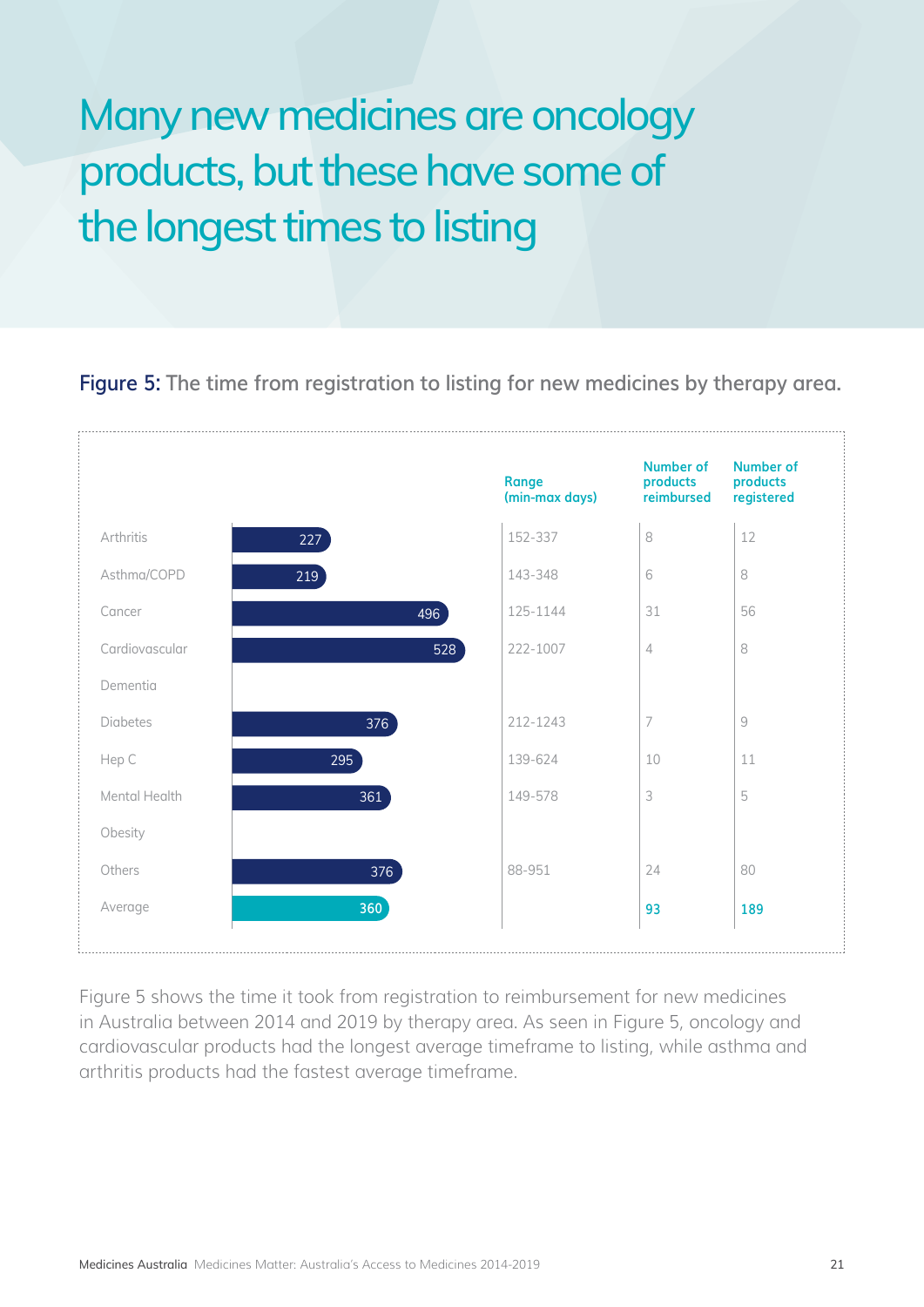### **Key observations from Figure 5:**

- No asthma, cardiovascular, dementia, diabetes, mental health, and obesity products were reimbursed in 2019.
- Average time-to-reimbursement in Australia has reduced for arthritis & immunosuppressants, asthma/COPD, cancer, mental health, and products for other therapeutic areas while diabetes products and Hep C products have increased.
- It takes on average 210 days for a product to obtain PBS listing after a PBAC positive recommendation.
- Therapy areas such as arthritis, asthma, Hep C, and mental health had reasonably small ranges in timeframes for medicine reimbursement. However, other therapy areas such as cancer, cardiovascular and diabetes had much more significant ranges as demonstrated above.

### **Timeframe examples**

Table 4 below shows the medicines which had notably different timeframes from registration to reimbursement.

| <b>Product</b> | <b>Molecule</b>    | <b>Therapy area</b> | <b>Number of days</b> |
|----------------|--------------------|---------------------|-----------------------|
| Opdivo         | <b>NIVOLUMAB</b>   | Cancer              | 125                   |
| Folotyn        | PRALATREXATE       | Cancer              | 1144                  |
| Opsumit        | <b>MACITENTAN</b>  | Cardiovascular      | 222                   |
| Adempas        | <b>RIOCIGUAT</b>   | Cardiovascular      | 1007                  |
| Steglatro      | ERTUGLIFLOZIN      | <b>Diabetes</b>     | 212                   |
| Trulicity      | <b>DULAGLUTIDE</b> | Diabetes            | 1243                  |

### **Table 4. Time examples**

As seen in Table 4 there are significant differences in the number of days for different medicines to achieve listing in Australia within the same therapy area. The table above also indicates that there is inconsistency with timelines for reimbursement within therapy areas, which means it may not be adequately linked to delivering on unmet clinical need. Additionally, some of the examples of medicines moving through this process quickly include medicines that are not the first to market, which are usually approved on a cost minimisation basis. Including these medicines in an assessment of timeframes may not necessarily represent what patients might consider most important.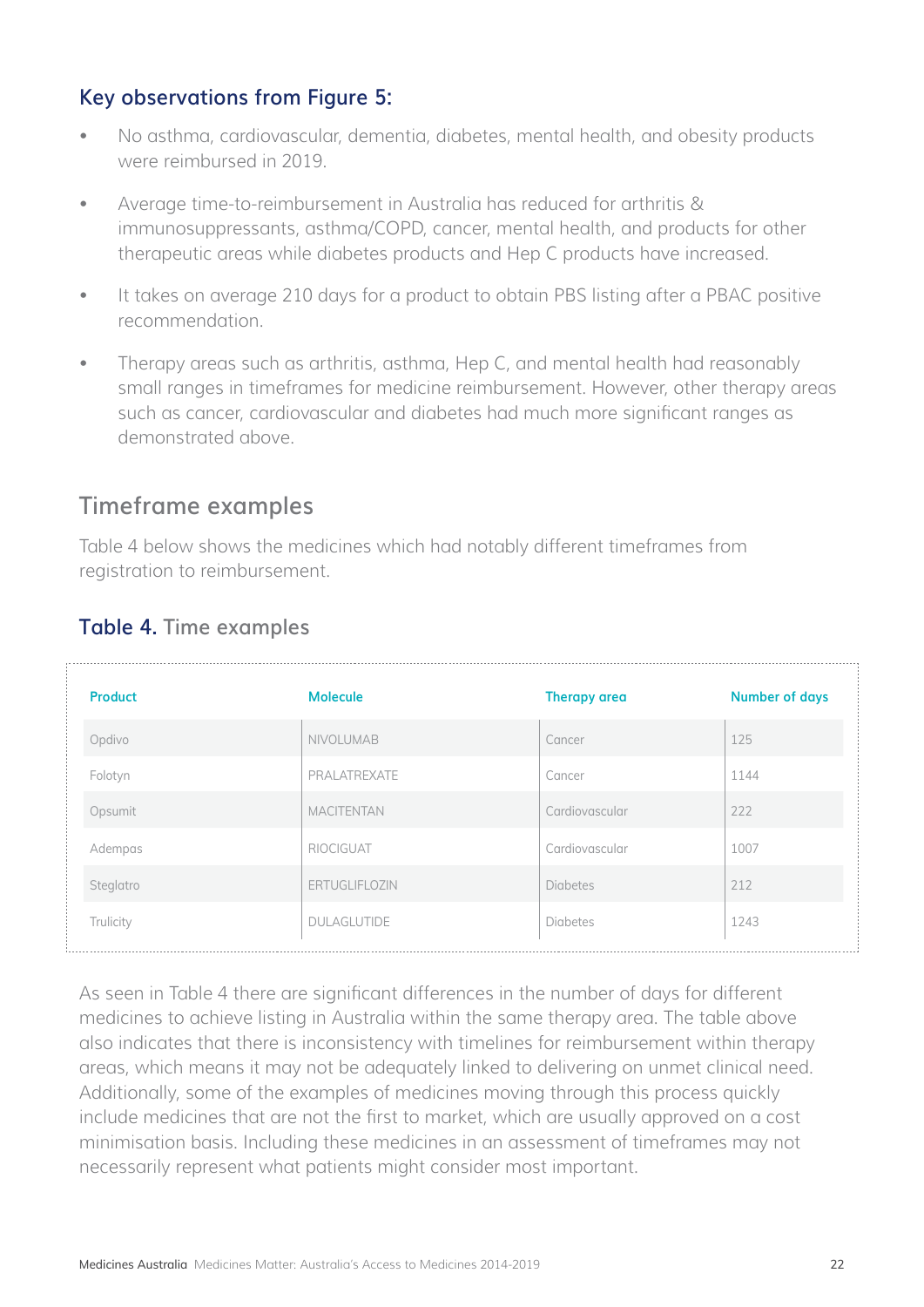### Hep C products saw most listings in 2016, cancer products saw most listings in 2017 and 2018

The Government outlined its National Health Priority Areas in 1997 being cardiovascular health, cancer control, injury prevention, mental health, and diabetes.19 More priority areas were added in subsequent years including asthma, arthritis and musculoskeletal conditions, obesity and dementia.

While all of the National Health Priority areas are covered in Figure 4, the number of days it takes to achieve listing and reimbursement varies depending on the area.

Looking at Figure 6 (on the next page) it is clear that 2018 was a notable year for new medicines to achieve listing on the PBS.

### **Key points include:**

- Arthritis and asthma medicines have the fastest average time to listing, with 3 new arthritis medicines listed in 2019.
- 2018 was such a significant year for listing that 2019 only saw 60 per cent of the 2018 number for listing.
- Over the period analysed there have been 56 cancer medicines reimbursed, by far the most (not including the "others" category).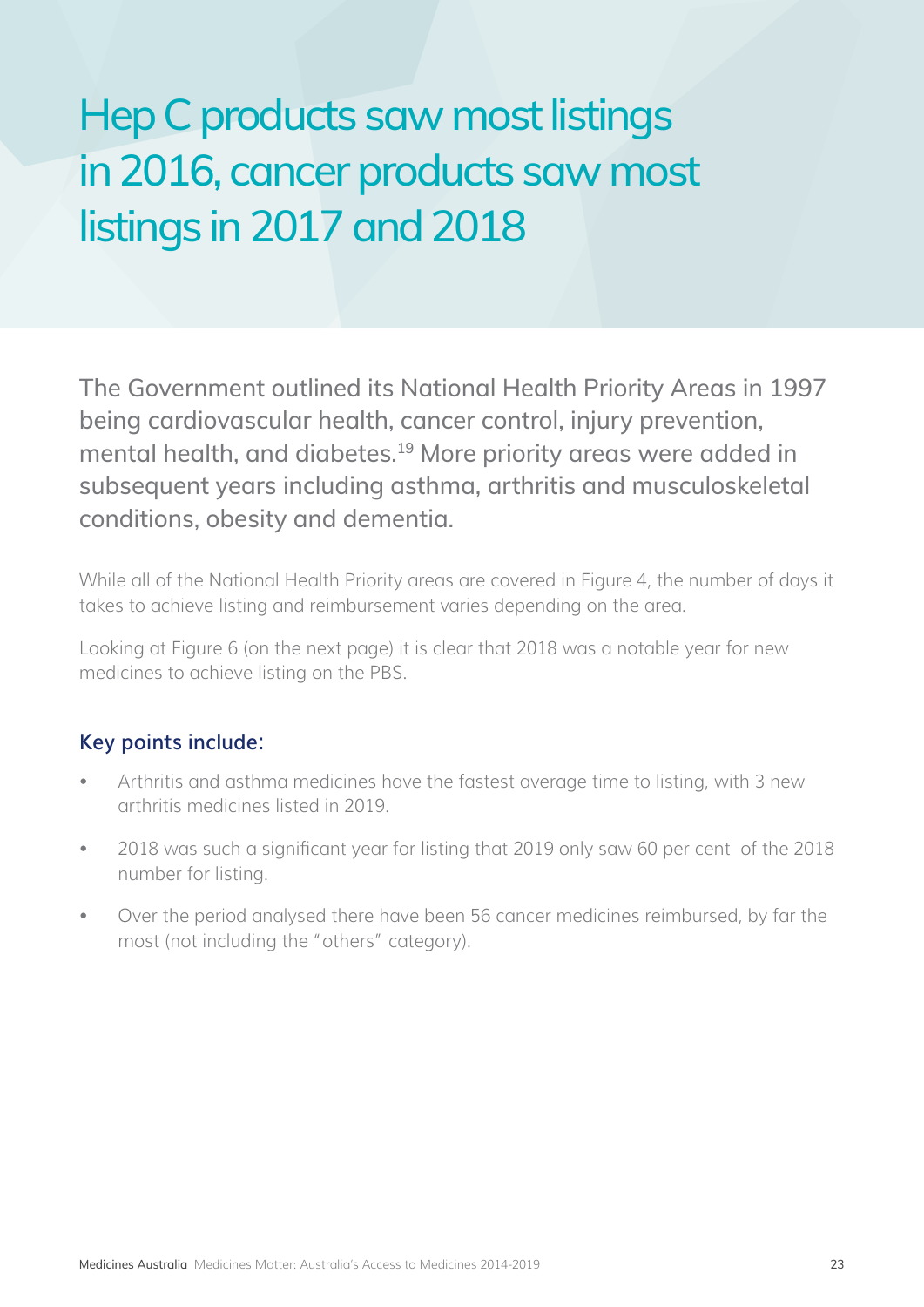

### **Figure 6. Number of reimbursements per year by therapy area.**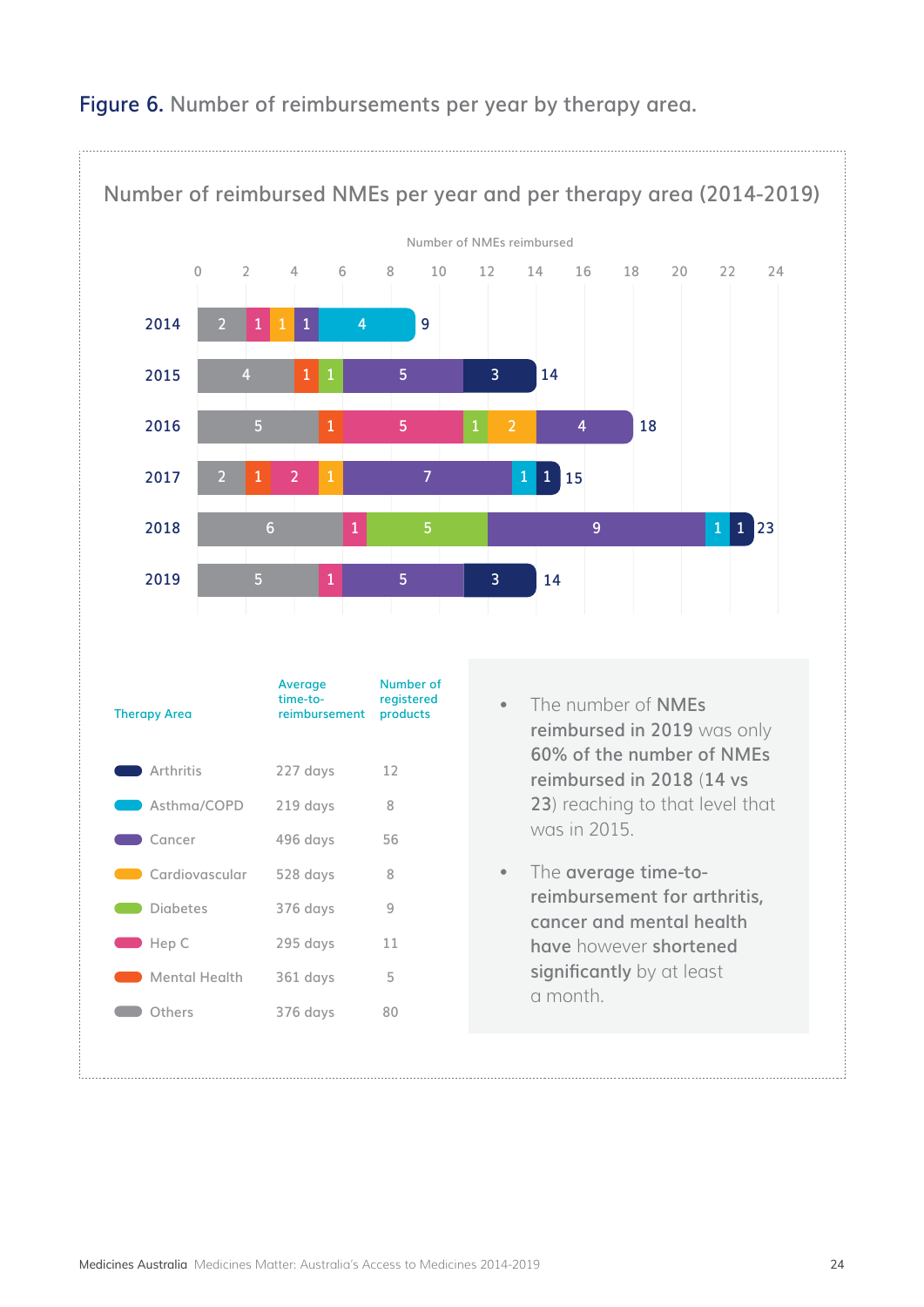# What Medicines Are Not Available in Australia?

Between 2014 and 2019 there were 96 medicines that were registered in Australia that had not achieved reimbursed PBS listing for Australians to receive affordable access. 68 of those medicines were registered before January 2019, while 30 of those medicines have been launched privately.

There are 33 medicines that are currently not on the PBS but have been reimbursed in at least one other comparable OECD country.

| <b>Product</b>    | <b>Molecule</b>    | <b>Therapy area</b>  | Number of<br>other OECD<br><b>Countries</b><br>reimbursed | Launched<br>in.<br><b>Australia?</b> | <b>Registration</b><br>year |
|-------------------|--------------------|----------------------|-----------------------------------------------------------|--------------------------------------|-----------------------------|
| <b>Brintellix</b> | VORTIOXETINE       | Mental Health        | 3                                                         | Yes                                  | 2014                        |
| Bosulif           | <b>BOSUTINIB</b>   | Cancer               | $\overline{2}$                                            | No                                   | 2014                        |
| Xofigo            | RADIUM RA-223      | Cancer               | 1                                                         | Yes                                  | 2014                        |
| Otezla            | <b>APREMILAST</b>  | Arthritis, Psoriasis | 13                                                        | Yes                                  | 2015                        |
| Sunvepra          | <b>ASUNAPREVIR</b> | Hep C                | 3                                                         | No                                   | 2015                        |
| Cyramza           | <b>RAMUCIRUMAB</b> | Cancer               | 18                                                        | No                                   | 2015                        |
| Sylvant           | <b>SILTUXIMAB</b>  | Cancer               | 17                                                        | Yes                                  | 2015                        |
| Zurampic          | <b>LESINURAD</b>   | Arthritis, Psoriasis | 8                                                         | No                                   | 2016                        |
| Uptravi           | <b>SELEXIPAG</b>   | Cardiovascular       | 16                                                        | No                                   | 2016                        |
| Praluent          | <b>ALIROCUMAB</b>  | Cardiovascular       | 15                                                        | No                                   | 2016                        |
| Belsomra          | SUVOREXANT         | Mental Health        | $\overline{2}$                                            | Yes                                  | 2016                        |
| Farydak           | PANOBINOSTAT       | Cancer               | 11                                                        | <b>No</b>                            | 2016                        |
| Empliciti         | <b>ELOTUZUMAB</b>  | Cancer               | 13                                                        | <b>No</b>                            | 2016                        |

### **Table 5 below lists these medicines.**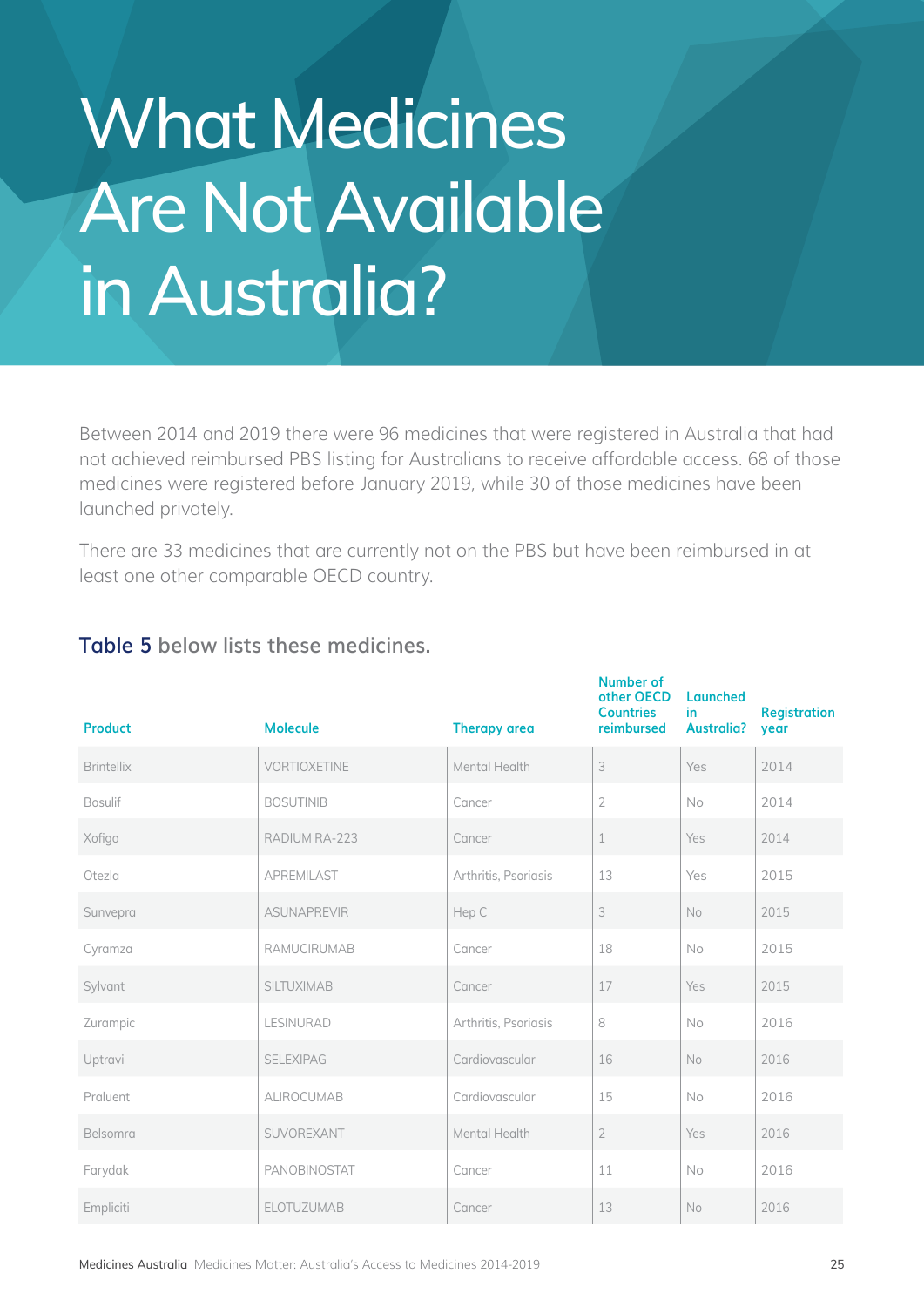### **Table 5 continued...**

| <b>Product</b> | <b>Molecule</b>                   | <b>Therapy area</b>  | <b>Number of</b><br>other OECD<br><b>Countries</b><br>reimbursed | Launched<br>in.<br><b>Australia?</b> | <b>Registration</b><br>year |
|----------------|-----------------------------------|----------------------|------------------------------------------------------------------|--------------------------------------|-----------------------------|
| Ninlaro        | <b>IXAZOMIB</b>                   | Cancer               | $14\,$                                                           | No                                   | 2016                        |
| Cinqair        | <b>RESLIZUMAB</b>                 | Respiratory          | 11                                                               | No                                   | 2017                        |
| Soliqua        | INSULIN GLARGINE,<br>LIXISENATIDE | Diabetes             | $\mathbf 1$                                                      | No                                   | 2017                        |
| Darzalex       | <b>DARATUMUMAB</b>                | Cancer               | 17                                                               | Yes                                  | 2017                        |
| Oncaspar       | PEGASPARGASE                      | Cancer               | $\overline{7}$                                                   | Yes                                  | 2017                        |
| Dupixent       | <b>DUPILUMAB</b>                  | Arthritis, Psoriasis | 8                                                                | No                                   | 2018                        |
| Kevzara        | <b>SARILUMAB</b>                  | Arthritis, Psoriasis | 14                                                               | No                                   | 2018                        |
| Erleada        | APALUTAMIDE                       | Cancer               | 6                                                                | Yes                                  | 2018                        |
| Imfinzi        | DURVALUMAB                        | Cancer               | 13                                                               | Yes                                  | 2018                        |
| Ozempic        | SEMAGLUTIDE                       | Diabetes             | 15                                                               | No                                   | 2019                        |
| Mektovi        | <b>BINIMETINIB</b>                | Cancer               | 14                                                               | No                                   | 2019                        |
| Braftovi       | ENCORAFENIB                       | Cancer               | 14                                                               | No                                   | 2019                        |
| Alunbrig       | <b>BRIGATINIB</b>                 | Cancer               | 11                                                               | No                                   | 2019                        |
| Nerlynx        | <b>NERATINIB</b>                  | Cancer               | 4                                                                | No                                   | 2019                        |
| Verzenio       | ABEMACICLIB                       | Cancer               | 13                                                               | No.                                  | 2019                        |
| Zejula         | <b>NIRAPARIB</b>                  | Cancer               | 12                                                               | No                                   | 2019                        |
| Ultomiris      | RAVULIZUMAB                       | Cancer               | 4                                                                | No                                   | 2019                        |
| Polivy         | POLATUZUMAB VEDOTIN               | Cancer               | $\mathbf 1$                                                      | No                                   | 2019                        |
| Talzenna       | TALAZOPARIB                       | Cancer               | 5                                                                | No                                   | 2019                        |
| Calquence      | ACALABRUTINIB                     | Cancer               | $\perp$                                                          | No                                   | 2019                        |

As seen above in Table 5 there are a number of medicines that have been reimbursed in other comparable OECD countries, but have not yet been reimbursed in Australia. Some notable medicines that treat cancers such as CYRAMZA and SYLVANT have been reimbursed in more than 17 other OECD countries, but have not been reimbursed in Australia. CYRAMZA was originally recommended in March 2018 and reconsidered in July 2019, with the March 2018 PBAC decision being upheld. SYLVANT has been on the ARTG since 2015 and there is no record of a submission to the PBAC for reimbursement.

Other medicines such as UPTRAVI and PRALUENT in the cardiovascular therapy area were registered back in 2016 and have been reimbursed in 15 other OECD countries, but have not yet been listed in Australia. UPTRAVI was recommended by PBAC in July 2020 and PRALUENT was recommended by PBAC in March 2020 and therefore both are currently navigating the post PBAC process.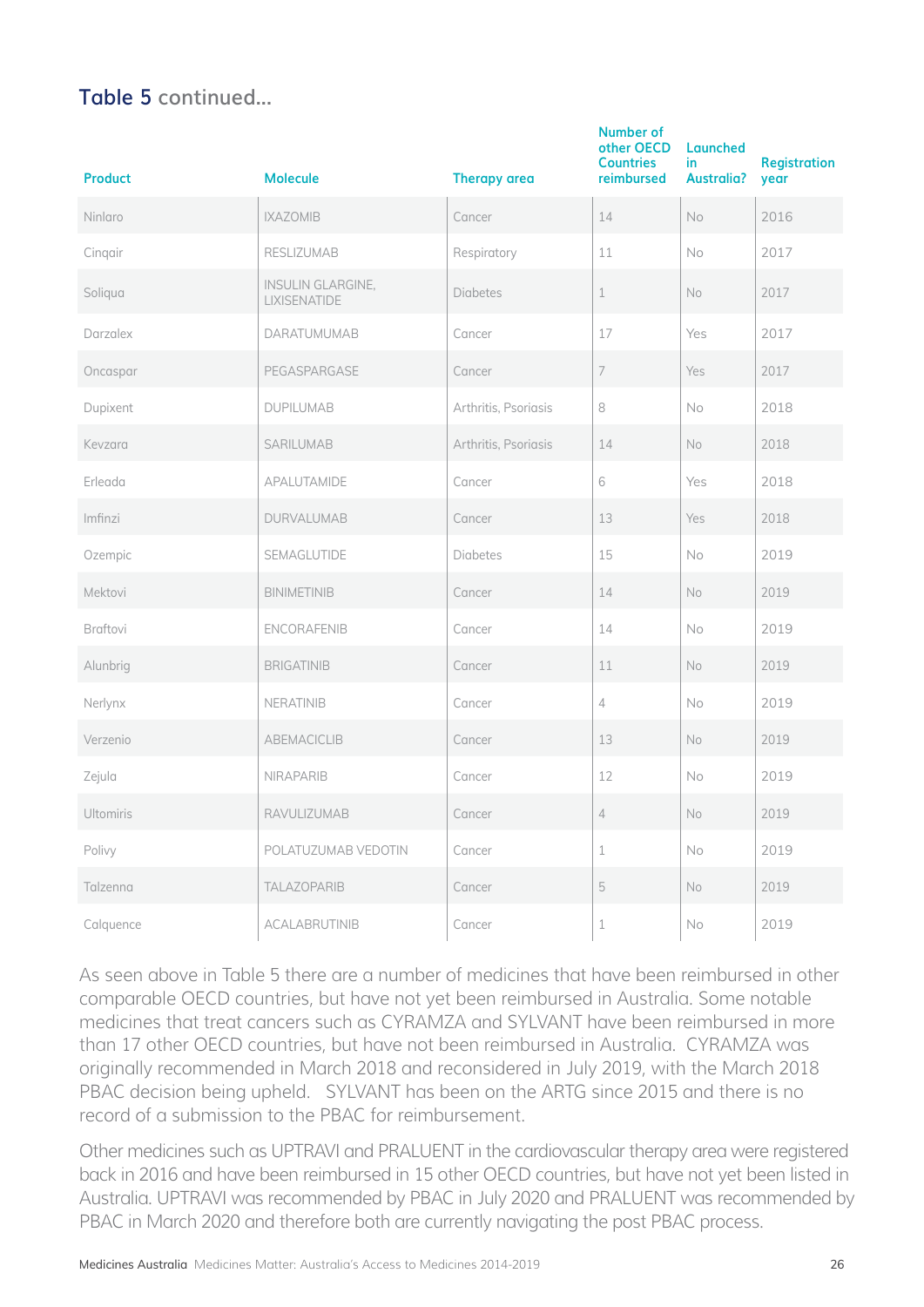## Cost Recovery **Fees**

The cost-recoverable services for the PBS as of 1 July 2020 listing and management process as outlined by the department are listed below.

#### **Pre-submission meetings**

\$16,290 – 1st meeting \$21,360 – 2nd or subsequent

### **Notice of intent for pricing (prior notice) and positive recommendation (pricing) pathways**

\$120,810 – Pricing pathway A

- \$93,700 Pricing pathway B
- \$58,920 Pricing pathway C
- \$19,910 Pricing pathway D
- \$10,890 Pricing secretariat

### **Intent to Apply (prior notice) and applications for submission services**

\$225,180 – Major including intent to apply \$40,470 – Minor including intent to apply \$11,280 – Committee secretariat \$5,320 – Generics \$224,780 – Independent review

### **List management services, including price increase requests and ministerial discretion requests**

\$2,370 – Price increase request

\$3,540 – Ministerial discretion request

#### **Independent reviews**

To undertake the activities required for a new innovative medicine to navigate the process of ARTG and PBS listing, a sponsor is likely to incur costs, on average over \$500,000. This does not include the significant costs related to evidence generation and submission preparation. Based on the fees, it is important to consider whether this cost may be a significant barrier for entry in Australia.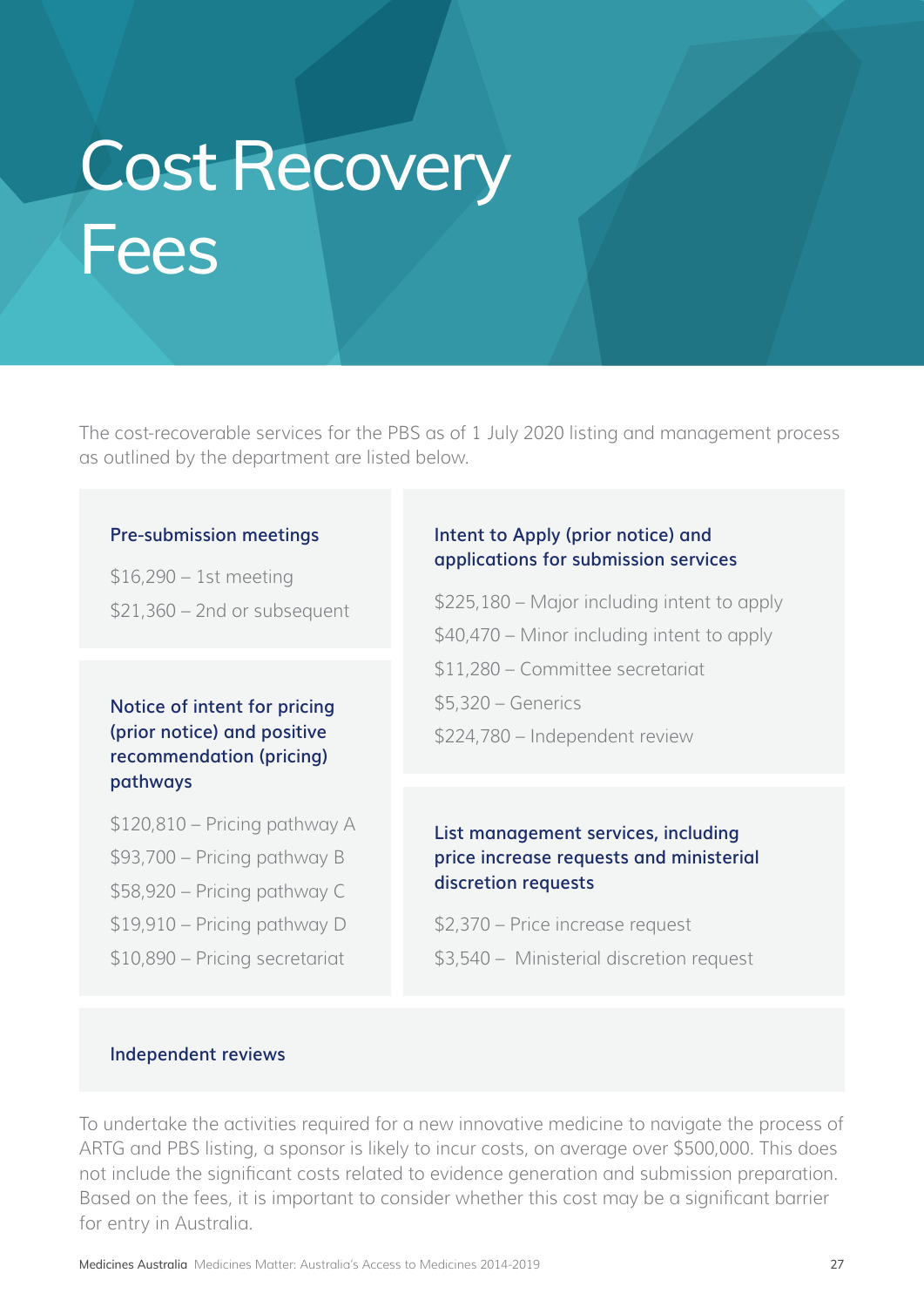## References

- **1** Australian Department of Health, *The Australian Health System [www.health.gov.au/about-us/the-australian-health-system](http://www.health.gov.au/about-us/the-australian-health-system)*
- **2** Lichtenberg. F, 2019. Measuring the impact of pharmaceutical innovation in Australia 1998 2018.
- **3** Australian Department of Health, 2013, Trends in and drivers of Pharmaceutical Benefits Scheme expenditure.
- **4** Australian Bureau of Statistics, Catalogue 3222.0 Population projections, Australia.
- **5** COMPARE reports *[medicinesaustralia.com.au/publications/reportsandoccasionalpapers](http://medicinesaustralia.com.au/publications/reportsandoccasionalpapers)*
- **6** The Review of Medicines and Medical Devices Regulation in 2017 made several recommendations supported by industry and other stakeholders, including provisional registration and priority review pathways.
- **7** Compare 4 & 5 *[medicinesaustralia.com.au/publications/reportsandoccasionalpapers](http://medicinesaustralia.com.au/publications/reportsandoccasionalpapers)*
- **8** 'The Textbook of Pharmaceutical Medicine', Edited by Griffin, JP., Posner, J., Barker, GR., 7th ed., John Wiley & Sons, 2013.
- **9** FDA USA Food and Drug Administration; EMA European Medicines Agency Comparable regulatory agencies to the TGA
- **10** Australian Department of Health, TGA and PBAC Parallel Process Requirements, The Pharmaceutical Benefits Scheme.
- **11** U.S. Food and Drug Administration, Project Orbis.
- **12** Cook,J, 2020. Busting myths about the assessment pathway for new disease treatments for rare diseases. Australian Department of Health.
- **13** Australian Department of Health, Australia-Canada-Singapore-Switzerland (ACSS) Consortium, Therapeutic Goods Administration.
- **14** In 2019, the number of registered NMEs taking >12 months to be reimbursed is 0 due to cut-off time i.e. the cut-off time for reimbursement is 31 December 2019.
- **15** These IQVIA data are reviewing the outcome of positive reimbursement rather than the outcome of PBAC decision (which may be negative) which is assessed by the Centre for Innovation in Regulatory Science (CIRS).
- **16** Source: IQVIA Pharma Pricing & Reimbursement Country Guide UK December 2018
- **17** Source: IQVIA Pharma Pricing & Reimbursement Country Guide Germany September 2018
- **18** Source: IQVIA Pharma Pricing & Reimbursement Country Guide Japan June 2018